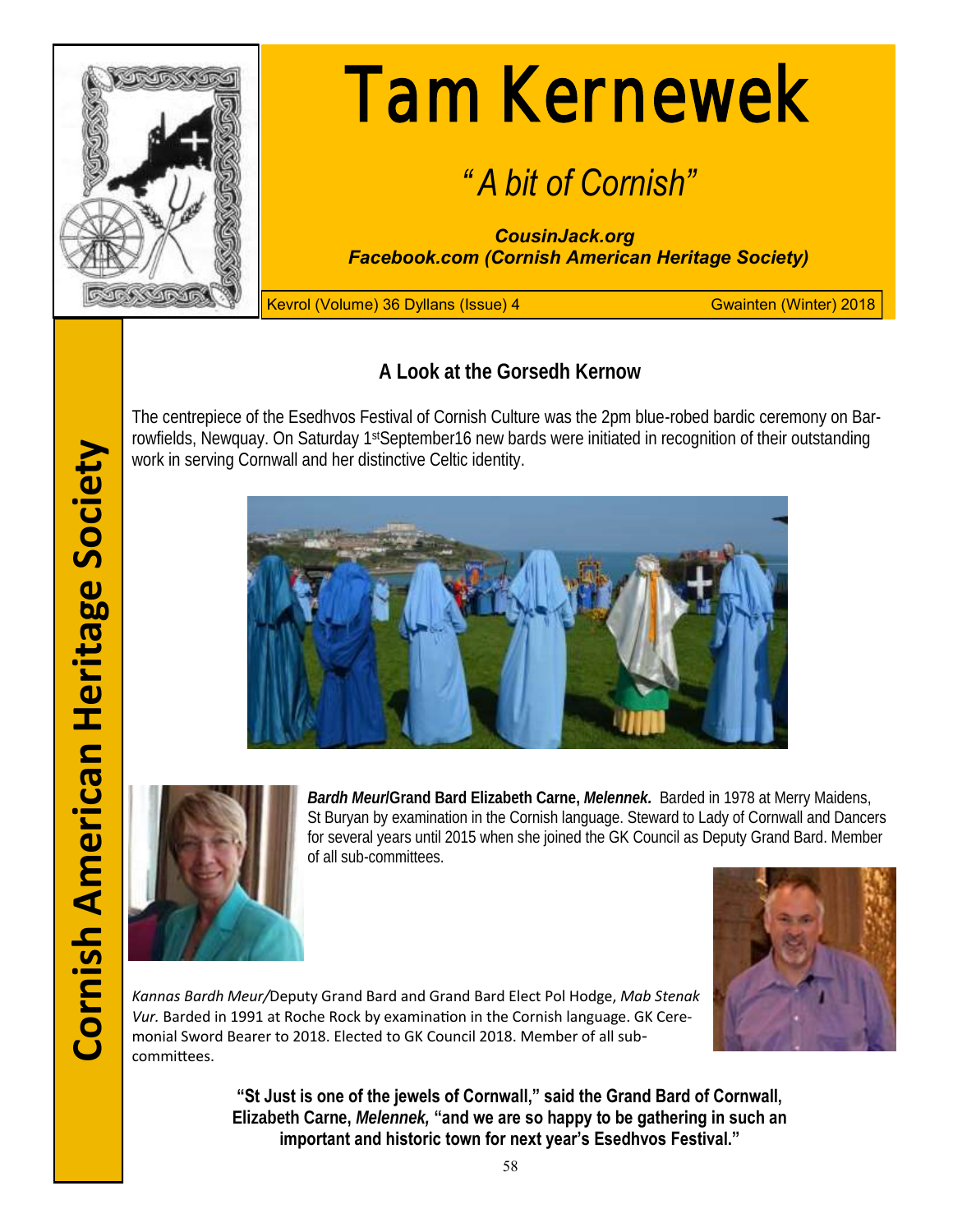#### *Lewydh Messach (President's Message)*

## *Good Morning to all,*

As we approach the end of the year and the holidays, I am thankful to all of you who love Cornwall as much as I do.

Our board is committed to continuing our traditions and our gatherings as indicated in our Mission statement. It is a disappointment to not be able to have a 2019 Gathering in Mineral Point. While the town is a wonderful Cornish spot the meeting spaces were 'iffy' for those with mobility issues. We do appreciate the time and efforts the Southwest Wisconsin Cornish Society worked on and the time expended—for this we apologize. We are very hopeful for a Cornish historical site suitable for our needs in 2020.

As the newsletter editor also, many newsletters come my way. I have noted with interest comments in the South Australia newsletter, regarding the younger generation—teaching them about their heritage and how important it is to stay connected with Cornwall. I have mentioned before that our Board agrees with this and will be working hard on a youth workshop track for the 2020 Gathering. I am a member of the Michigan Genealogical Council and they too are starting a Youth Track for our annual seminars. If any of your societies are working on or considering interesting the youth please let our board know what you are doing and share your ideas.

I am also very thankful to the Australians who commit to offer Kernewek Lowender biannually. It is impressive that the youth in the Copper Triangle participate with the May Pole and Furry Dance. I thank the Cornish Cousins of Upper Michigan for including the youth in the Furry Dance during the Gathering of Cornish Cousins 2007.

Lots is happening in Cornwall and I have tried to cover the good and the not so good in this newsletter. Let's do all we can to support our beloved Cornwall. Enjoy Poldark and other Cornish shows.

All the best to each one of you.

Blessings, *Carolyn*

*Nadelik Lowen Bledhen Nowyth Da* 

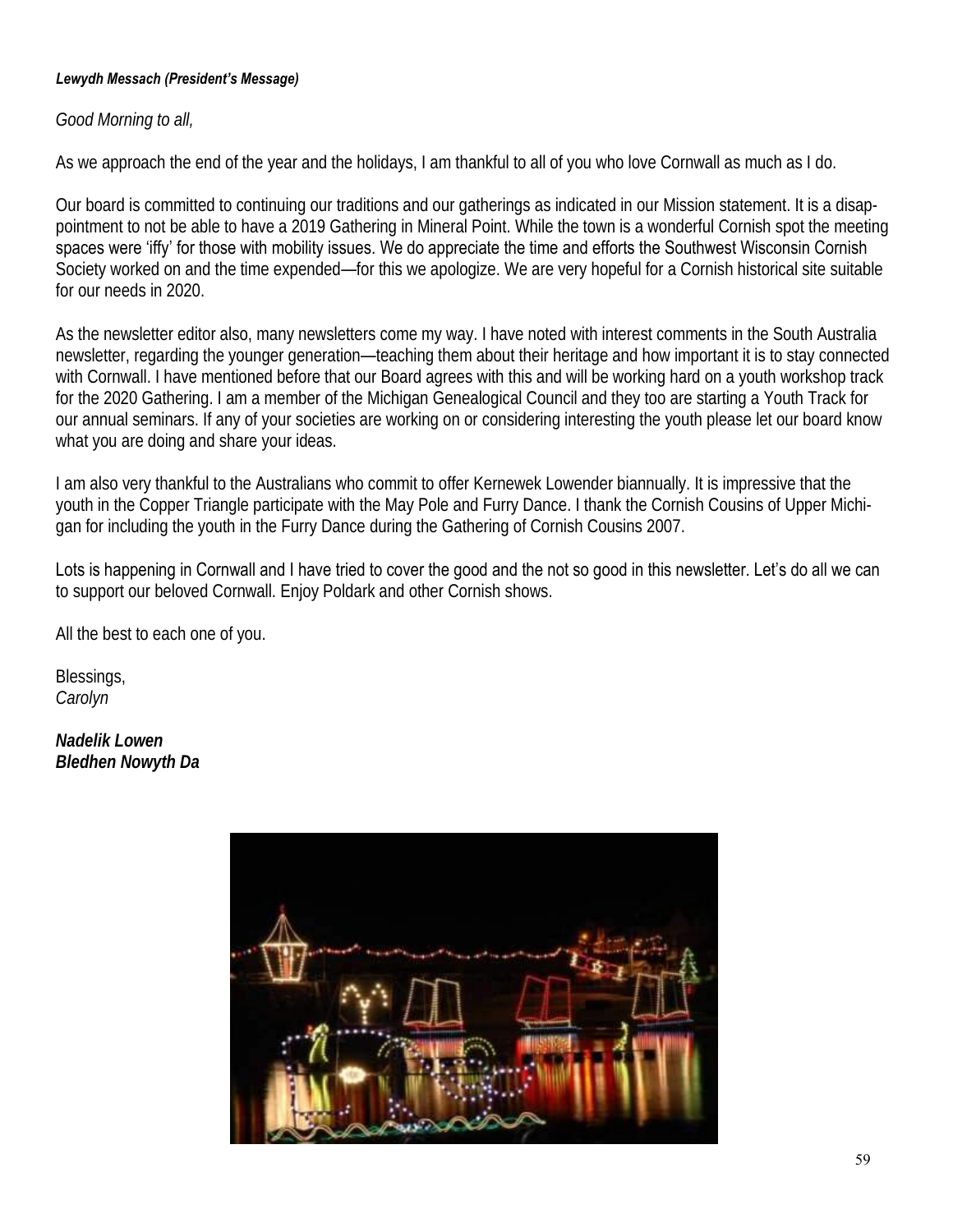## **Cornish Cousin Gathering Update**

**The Board is looking at 2020**. Our plans for a gathering in 2019 fell through when we were unable to find a venue that could host all of the daytime meetings in one building. As we age our mobility sometimes decreases and this was a very important consideration.

Here is a reminder of our mission statement:

*"The Cornish American Heritage Society is dedicated to the preservations of the unique Cornish-American heritage throughout North America, providing a link to other Cornish heritage associations and to Cornwall. Our members are encouraged, through education, to be actively involved in genealogical research, documentation and involvement in biennial informational Gatherings."*

We are looking for a large strong turnout so that we can discuss and set goals for where we want to be in the next 5 - 10 years. Where are we going and how are we going to get there. We need to change the way we do business to survive. Some of those items have been put in place but we need the help of ALL of you to keep the organization relevant and current with our mission and Cornwall at the forefront.

CAHS is in need of younger folks to become familiar with and learn about their Cornish heritage and to join us so that they can help carry on. One possibility is to offer a youth track – possibly  $5<sup>th</sup>$  grade through university students - offered at a reduced price for the workshop portion of the registration. Valid school ID needed for registration.

Our Board is looking at possibly Wednesday (Wed. and Sat. possible optional tours) thru Saturday evening or Sunday morning. We could have optional tours on Saturday also if there are enough places to visit.

Some of the places we suggest are Butte, Montana, Grass Valley, California, Bisbee, Arizona, Toronto, Canada, or possibly the North East Coast. Is there a society or group of Cornish folks in those areas that might like to help us 'on the ground' and by being an advisor to us? What about some of the current societies? How about a society or group of folks partnering with a local genealogical or historical society in one of the areas - or with the Chamber of Commerce? Does your town have hotels with convention facilities and event planners? It doesn't have to be 'all on you''. Let us know so we can start planning the next Cornish Cousin Gathering.

If you are interested in assisting to host the gathering, here are several notes to take into account:

All the workshops/speaker sessions in one building Summer months - preferably late June or early August Youth Track (will have track outline available) Dinners together each night, except Wednesday (tours and people arriving) Possible – entertainment and/or Crowdy Crawn in the evenings

Please contact me if you have any thoughts, ideas or suggestions and/or if you are considering attending our Gathering in 2020.

Carolyn hainesc@msu.edu  $517 - 281 - 0062$  60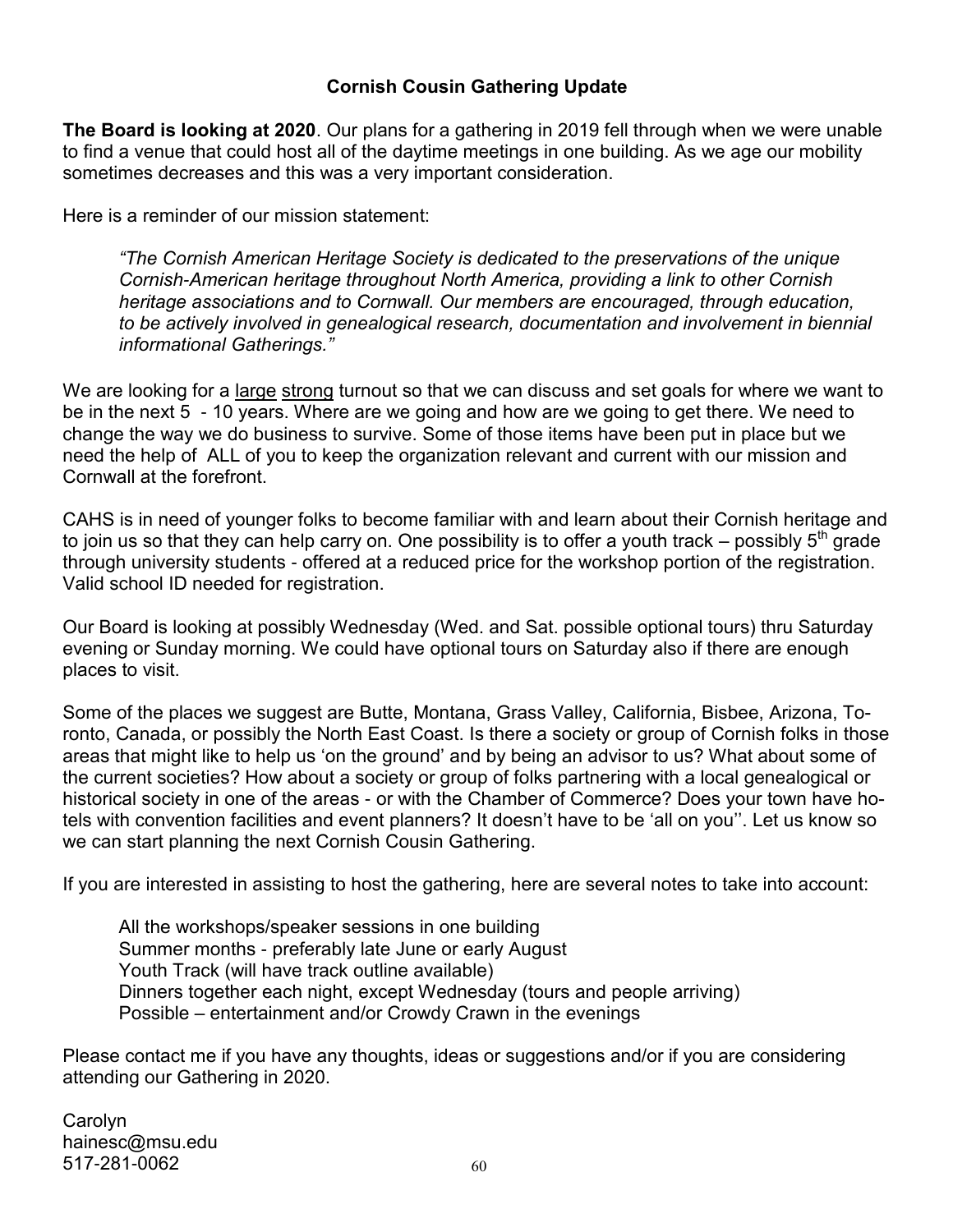## **Kesskrifans a-dre Eseleth**

## **(***Correspondence from Societies and Cousin Jack Website***)**

## **HELP NEEDED**

My 5th great grandfather, Horatio Lowery, came from Cornwall to Gold Hill, NC. I believe he came in 1830 and was naturalized in 1848. He married Elizabeth "Bessie" Sell. I would love to know who his family was in Cornwall. Anyway to access records there?

**Editor:** I responded to him and he has visited Gold Hill and obtained some information but needs more. If anyone can help him please contact Roger Hudson at: [erh@carolina.rr.com](mailto:erh@carolina.rr.com)

~~~~~~~~~~~~~~~~~~~~~~~~~~~~~~~~~~~~~~~~~~~~~~~~~~~~~

## **CALIFORNIA CORNISH ANNOUNCE NEXT GATHERING**

2019 Gathering - Save the Date We will gather at the Opera Hall in Sonora for the weekend of June 14-16.

#### A highlight of the event will be a visit to Jamestown's 1897 Rail-

road State Park for a round house tour and steam train ride. Cousins, If you have ideas for other area activities, please contact Kitty. All thoughts will be welcomed and appreciated.

**John Harris Society Festival**

 $\sim\sim\sim\sim\sim\sim\sim\sim\sim$ 

The John Harris Society has announced a bicentennial festival to celebrate the Cornish poet who wrote vividly of his experiences as a hard-rock miner. At a poetry competition in 1864 to mark the 300th anniversary of the birth of William Shakespeare the winner was not won by someone with a good education, or from the elite of the world of poetry, but by a Cornish miner who received only a rudimentary education—John Harris. He had to start work at 9 years of age and continued in the mines for 24 years. In 1857 he was appointed a scripture reader at Falmouth and was able to be released from hard rock mining.

The festival will center around the Alverton Hotel in Truro, Cornwall October 16 – 18, 2020. The society is asking for responses from people interested in attending. Responding won't commit you to anything now but will help the organizers to assess the interest and plan the event. The Harris Society is also seeking sponsorships.

To express interest in the festival, contact [tony.jasper@btinternet.com](mailto:tony.jasper@btinternet.com)

For more details, and to read some of John Harris' poetry, visit the website at www.JohnHarrisSociety.org.uk.

*Here is a short poem by John Harris*

**My Infant Daughter Falling Asleep on my Knee** 

How softly dost thou fall asleep Sweet cherub on my knee! No bird can sing itself to rest More carelessly than thee. Five minutes since I heard thy song, And stroked thy little head: But now I lay thee down to rest Within thy cradle bed Sleep on, sleep on, my innocent! When years are sped away, O may thy rest be then as sweet As it is now this day! -- John Harris

~~~~~~~~~~~



Kitty Quayle, president, at one of the 3 Fall California Gatherings (South, Central and North areas)

Cousin Jan Davis recently enjoyed listening on the radio to this beautiful piece by Sir Arnold Bax. Jan remarked that parts "sound like the waves crashing against the cliffs!" If you'd like to hear it, you can Google "Tintagel Bax" or listen on YouTube at [www.youtube.com/watch?v=7FX95ET4qSI](http://www.youtube.com/watch?v=7FX95ET4qSI)

~~~~~~~~~~~~

*Editor: lovely Jan, I listened while compiling newsletter….*

*California Cornish Cousins newsletter*

**REMINDER:** Please keep your *snail mail* addresses up to date!

The post office notifies the treasurer of this and it costs 59 cents for each notice. We realize when one is moving the last thing that comes to mind is to change one's TK address. However, it does cost the society when the newsletter has to be resent.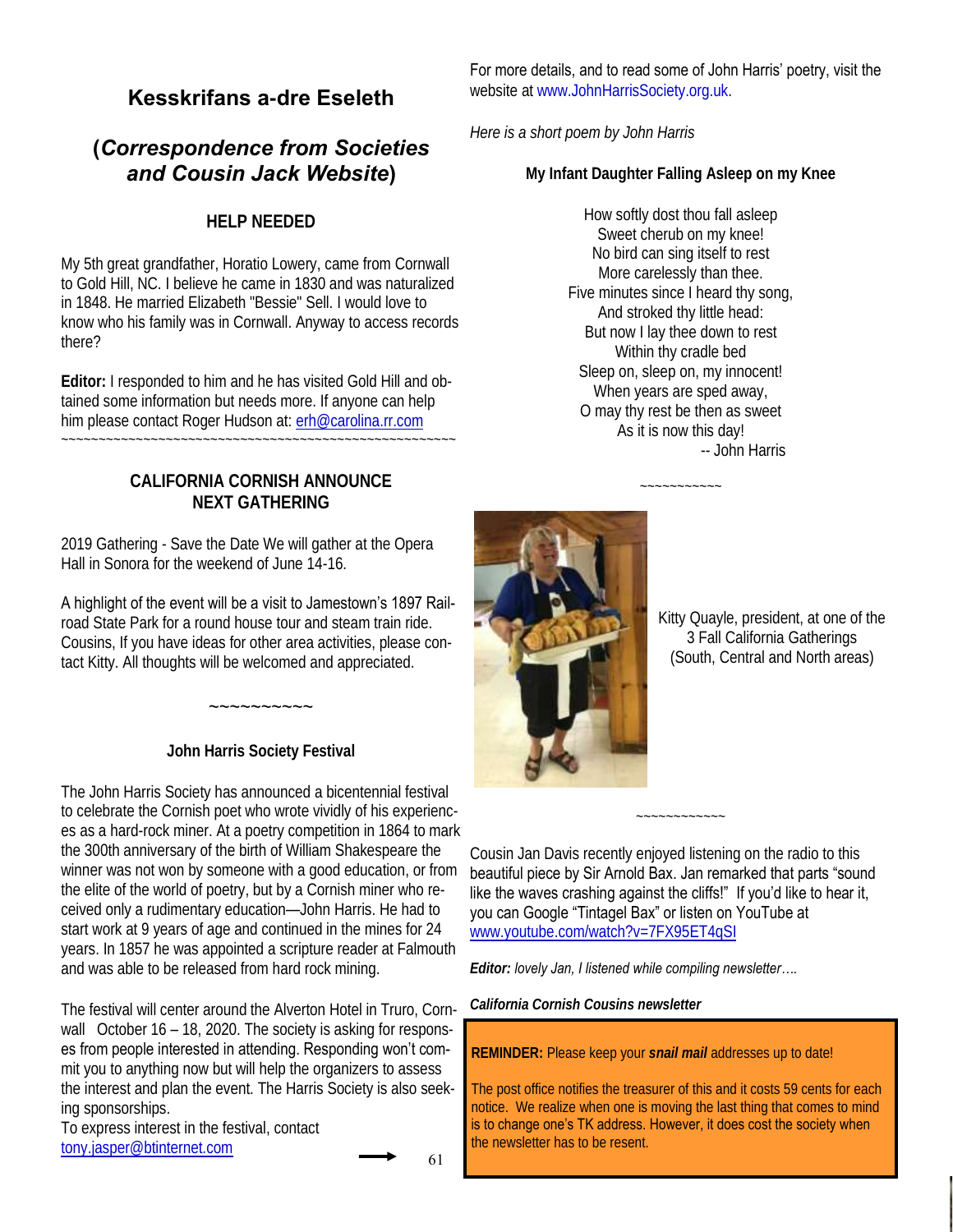## *Email from Sher Leetooze*

I've just been transcribing from the Christian Guardian here in Ontario, Canada - the obituaries and death notices for my area. While doing so I have found Cornishmen all over Ontario. Hope to get the local stuff done in a few days, and I can start making a database from the CG entries for the whole province. Some are going to be from the Methodist papers too. I'll let you all know when it is done and will be glad to send a copy to anyone who wants it - don't e-mail me now for a copy, please - wait until I let you all know it's done.

Just a note of caution...Please be aware that I can only add to the list where it actually tells me they were from Cornwall—if the obit or death notice doesn't say that, then I can't add them.

*Sher*

*[Sher.leetooze@gmail.com](mailto:Sher.leetooze@gmail.com)*

**Toronto Cornish and Beaches Celtic Festival**

=============================================

This year's TCA participation in the Beaches Celtic Festival was held on September 8th & 9th in Toronto's east end. A big thank you to all who participated in this event on behalf of the TCA and to Barbara Gardner-Bray who coordinated our efforts yet again.



## **SeeWhatSheCanDo**

~~~~~~~~~~~~

Caroline Wiley is excited to announce that, together with her husband Mark and another business partner, she has launched a brand-new digital website to serve the active woman called [SeeWhatSheCanDo.com.](http://www.SeeWhatSheCanDo.com) 

It is a one-of-a-kind digital neighbourhood hub that connects active women to the content, community and businesses they need to get and stay active. It allows her to blend her professional and personal passions for sports marketing, sport photography and women in sport. If you have a minute, please take some time to explore the new site.

In the meantime, here is a link to an active tourism SWSCD Photo Blog she created that introduces to site visitors and SWSCD members the opportunity to explore the Cornish Coast Path:

[https://www.seewhatshecando.com/discover/the-cornish-coast](https://www.seewhatshecando.com/discover/the-cornish-coast-path-476km-of-superb-coastline-hiking)[path-476km-of-superb-coastline-hiking](https://www.seewhatshecando.com/discover/the-cornish-coast-path-476km-of-superb-coastline-hiking)

## **TCA 25th Anniversary Celebration Friday April 26, 2019**

*~~~~~~~~~~~*

On the evening of Friday April 26th, 2019, we will come together for a special membership banquet to mark the 25th anniversary of the current Toronto Cornish Association. We invite all members - new and old, past and present – to join in on the festivities and, like our 20th anniversary celebration below, this evening promises to be a wonderful night full of Cornish celebration and fellowship.



*Toronto Cornish Association newsletter* ^^^^^^^^^^^^^^^^^^^^^^^^^^^^^^^^^^^^^^^^^^^^^^^^^^^^^^^^^^^^^^^^^^^

**Camborne Town Council** members, on Friday evening, were engaged in a record breaking, 6 hours of often heated, debate, in the Council Chamber By a 9 to 8 majority, members voted to replace the historic - Town Square ' Water Fountain' - with a £1 million, 15 feet high bronze sculpted pasty. The aesthetics and classical lines of a Rowe's pasty, has been chosen as the template.

It is hoped that the design will deter vandals by being too steep and slippery for drunk people to climb.



*[Cornishnews.com](https://cornishnews.com/2018/04/23/camborne-towns-water-fountain-to-be-replaced-by-pasty-statue/)*

62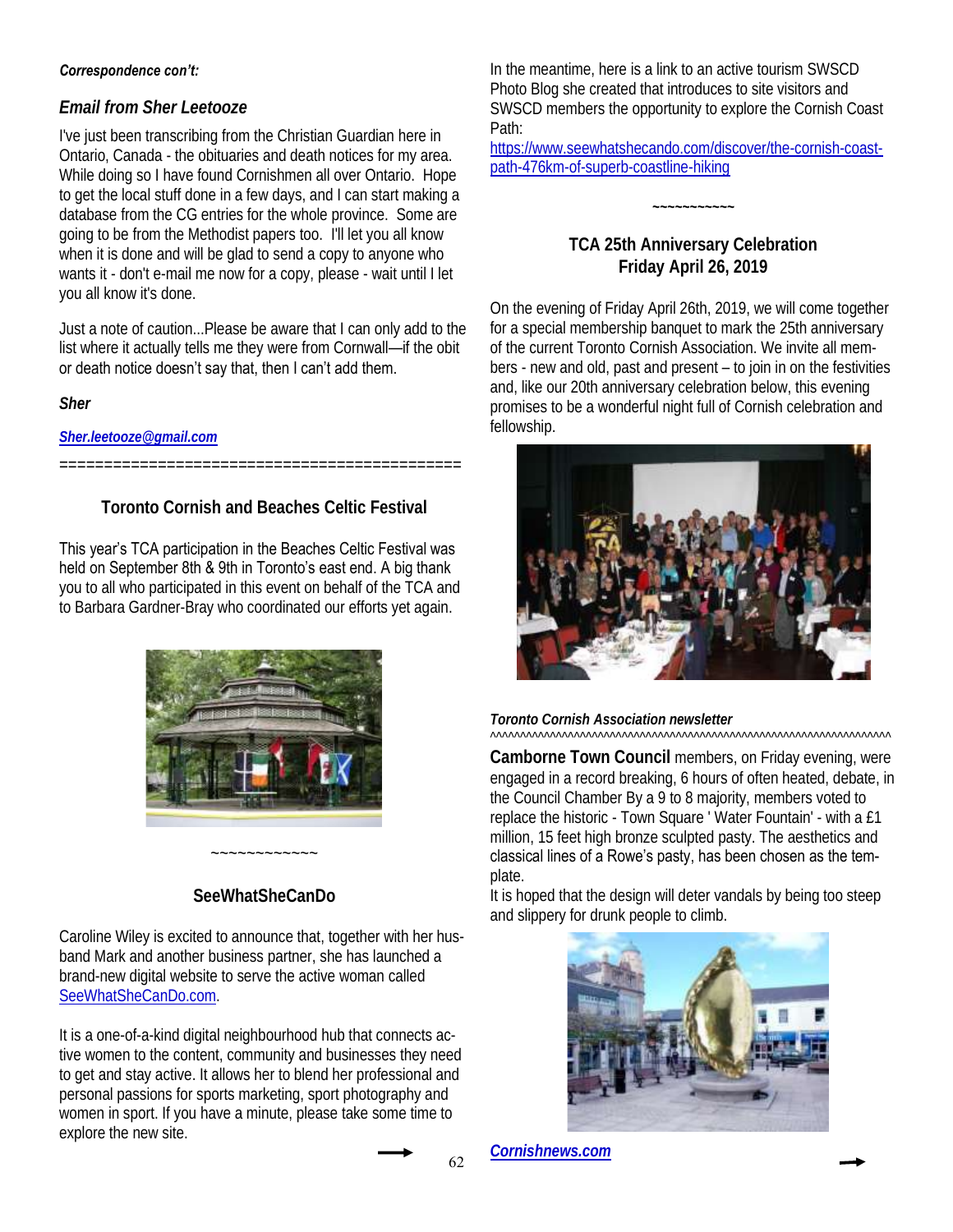## **Kresen Kernow Updates**

Cornwall Council has agreed to provide an extra £4.45million towards the new historic archive centre, Kresen Kernow. The project was granted £11.7m from the Heritage Lottery Fund which was the largest grant ever made for an archive centre, with Cornwall Council providing the other £4.9m. Now it has been revealed that significant problems on the site have meant that the council has to provide an additional £4.5m for the project.

Councillors were told the site was always "challenging" and that the problems which had occurred could not have been foreseen. It is expected that the project would generate £40m of private sector investment and deliver 150 new homes as well as creating 200 new jobs.

The outside of the building is a mix of repaired and repointed original granite and stonework and modern concrete cladding (on the strong rooms), all under a roof that echoes that of the Brewery when it was last in use. Inside, the original granite flagstones have been re-laid in the exhibition area in the Brewhouse and many of the internal walls are being plastered. The final layer of flooring has been poured in the archive store rooms and our 14 miles of shelving is currently being installed. We've been busy choosing wall colours, carpets, desk and work top finishes, as well as finalising designs for the exhibition spaces.

Our existing sites - Cornwall Record Office and the Cornish Studies Library - closed earlier in September to free staff up to prepare our collections for the move. We have around 1.5 million items to move, which includes over 100 000



books, 40 000 maps and 220 000 photographs and postcards. Needless to say we have plenty to keep us busy over the next few months!

As we close the Record Office after 54 years, it seems a good opportunity to look back on one of the men who started it all. As a social historian and proud Cornishman, Alfred Kenneth Hamilton-Jenkin played an integral role in the campaign for a Cornish record office. Today our collections include not only Jenkin's invitation to the Record Office's opening event, but also his 1964 lecture notes on the importance of preserving old documents. Originating from Redruth, Jenkin had always had a particular interest in Cornish mining practices. After graduating from the University of Oxford in 1922, he began his scholarly career, producing works and lectures on various aspects of Cornish life. His publication 'Mines and Miners of Cornwall' is considered among his most significant.

Jenkin was also a founding member of the Cornish Gorseth. Not only did he write about Cornish distinctiveness, he also

campaigned to preserve it and believed a record office for Cornwall was a vital part of this, as outlined in his 1964 lecture. Kresen Kernow continues to build on these aspirations.

*Kresen Kernow E-newsletter* and *[Cornwall Live](http://www.cornwalllive.com/news/cornwall-news/new-archive-centre-goes-way-2019654) [Richard Whitehouse](cornwalllive.com/authors/richard-whitehouse) 18:29, 19 SEP 2018* 

*~~~~~~~~~~~~~~~~~~~~~~~~~~~~~~~~~~~~~~~~~~~~~~~~~~~~~~~* **Cornish Connection of Lower Michigan** 

## held a fall luncheon away from the usual location of our St. Piran's

Day celebration. Since we cover all of lower Michigan we thought we should try different areas of the state to see if we can generate more interest. We had a good crowd and enjoyed a pulled pork and macaroni and cheese lunch topped off with scones, ginger snaps and turkey shaped sugar cookies.

We held a round table discussion on how to generate more interest, engaging the youth, learning more about our own family, DNA, and surname connections between us. I connected with several different folks and a special one.

My mother's family (Dunstan) took in boarders and I always wondered about one of them (James Lawrey). As we went around the table two people in our group match with me with the Trevarrow family. I knew about both of them, but one of them also mentioned Lawrey. When I asked after the meeting about the Lawrey in her family, she said her grandmother's brother boarded with someone and wasn't it Dunstan? It was the right one! Another mystery solved.

I also found another connection with a new lady who came since she lives close to where we were meeting. It is so important to keep sharing names and researching our families to find these living connections.

#### *Editor*

>>>>>>>>>>>>>>>>>>>>>>>>>>>>>>>>>>>>>>>>>>>>> **From:** Trelawney Grenfell-Muir [<trelawneygm@gmail.com>](mailto:trelawneygm@gmail.com)

## **Subject: cornish language ideas**

Dear Cornish American Heritage Society,

I am a Cornish American (my grandfather came here) living in Massachusetts. I started learning the Cornish language in July, and I have made wonderful progress as well as a number of friends with Cornish language speakers and teachers in Cornwall. Today, they have approached me wondering whether I am willing to organize a committee to connect Cornish Americans with the Cornish language community in Cornwall, more closely. In particular, all the funding for Cornish language projects has been removed due to recent political shifts, and the Cornish folks are wondering whether their diaspora can help them out the way the Irish and Welsh diasporas have helped their language projects. Cornwall is I believe one of the ten poorest areas in all of Europe, and often the poorest area of Britain, so these volunteers really are doing us a great service and giving so much from what little they have.

I have found it incredibly rewarding to learn Cornish and make

closer connections with Cornwall, and so I agreed to try to  $63$  help them.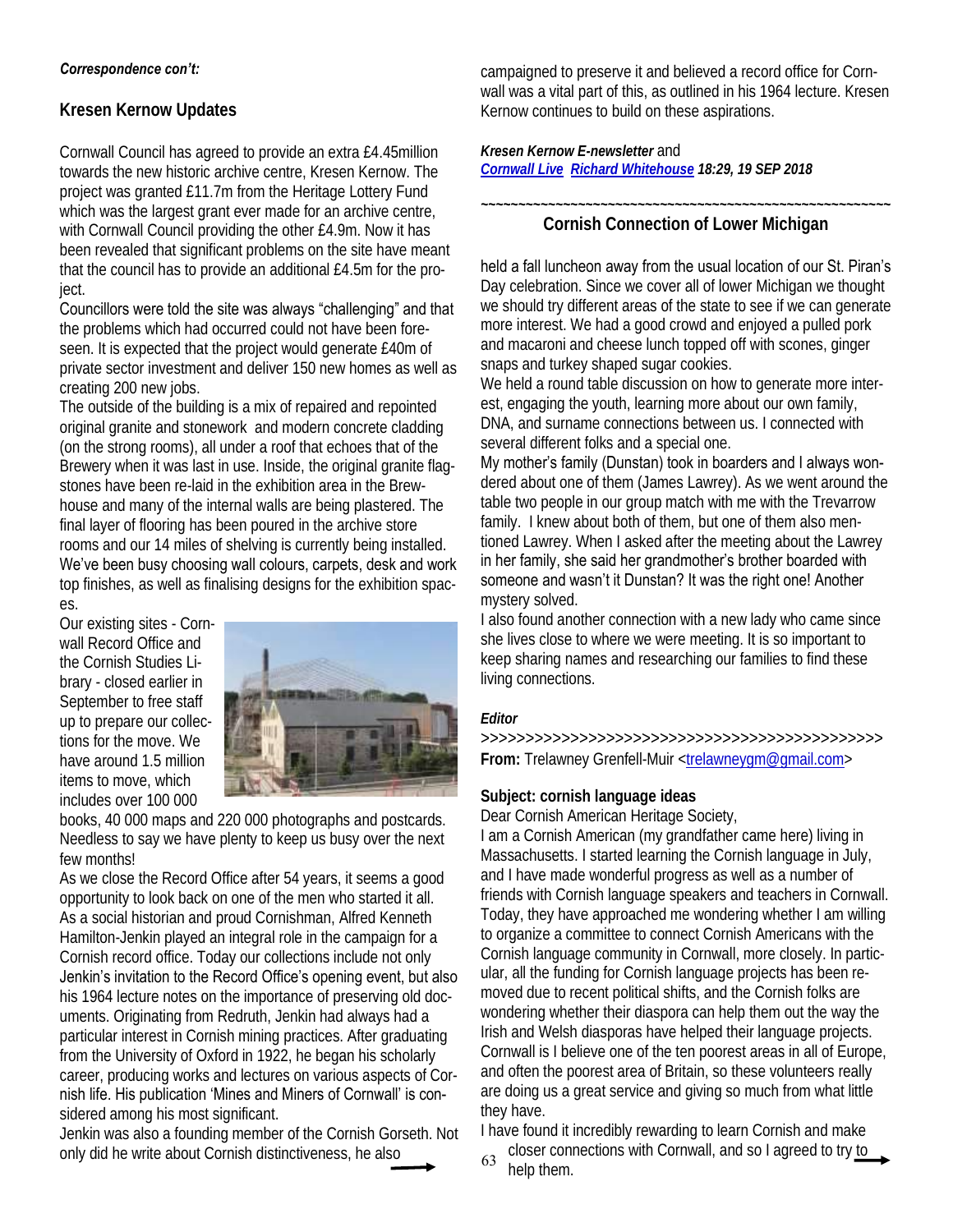help them. I thought that before I try to start something from scratch, I could approach you folks and see if you already have anything in place for this sort of project - fundraising to support Cornish language projects, in a way that helps Cornish Americans experience their ancestral culture and benefit from those connections and experiences.

Anyway, it is good to have found your organization, and I look forward to thinking about this matter with your insights. Sincere best wishes, Oll an gwella, Trelawney Grenfell-Muir

*Editor: I replied to him but I believe he would like to hear from anyone interested* \*\*\*\*\*\*\*\*\*\*\*\*\*\*\*\*\*\*\*\*\*\*\*\*\*\*\*\*\*\*\*\*\*\*\*\*\*\*\*\*\*\*\*\*\*\*\*\*\*\*\*\*\*\*\*\*\*\*\*\*\*\*\*\*\*\*\*\*\*\*\*\*\*\*\*\*\*\*\*\*\***\***

#### **CRANTOCK**

As an organisation with members of Cornish heritage and interests, we're contacting you to ask for your support on this hugely important challenge we're facing.

After 4 years of working closely with Cornwall Council, Crantock's Neighbourhood Development Plan was overwhelmingly approved (86%) by referendum on 24 May 2018. The Plan was pro-development with a 20% increase in housing stock and the delivery of 45 affordable homes, against a current housing register listing of 30.

On 11 June 2018, Cornwall's Central Sub-Area Planning Committee approved, by a majority of 1, a planning application for an affordable led rural exception site consisting of 22 houses located on land outside that identified for development in the Plan. During the determination of the application the Council's Case Officer advised the committee members that Crantock's current requirement should be treated as 30 despite extant permissions to deliver 45 affordable units which have not yet been "built-out", but which are eminently deliverable.

Crantock Parish Council considers that the Council's decision is wholly inconsistent with the housing policies in our Neighbourhood Development Plan. The housing policies in our plan are rendered redundant by the decision.

The decision is contrary to Government policies on devolution and localism and makes a nonsense of the democratic processes through which the Neighbourhood Plan was created and approved.

#### **Further, it sets a precedent for unnecessary developments across Cornwall and the rest of England.**

The Crantock Parish Council considers the decision to grant the planning permission is wrong in law and to protect our Neighbourhood Plan we have decided to challenge Cornwall Council's decision to grant the permission in the High Court by way of judicial

review. This will cost us considerable time and money and we are seeking public subscriptions to fund and support our challenge.

As an organisation with members with Cornish heritage and interests, we hope that you will be able to support us Many thanks for taking the time to join us, please share our challenge far and wide. Join us in our fight to save beautiful Crantock and help preserve local democracy.

Here is our [Crowd Justice](https://urldefense.proofpoint.com/v2/url?u=https-3A__www.crowdjustice.com_case_save-2Dbeautiful-2Dcrantock_&d=DwMFaQ&c=nE__W8dFE-shTxStwXtp0A&r=Zfk7b_46swAEmC28Oc9cfw&m=x6SFPgcKaTkvd4V6FECahLu4uTwPr0dhfAbzUbTHNXM&s=vjp8g2V4De9_SJ6xOhQeNFHsxewtQ21LBDUf2SBIGVc&) Page - [https://www.crowdjustice.com/](https://urldefense.proofpoint.com/v2/url?u=https-3A__www.crowdjustice.com_case_save-2Dbeautiful-2Dcrantock_&d=DwMFaQ&c=nE__W8dFE-shTxStwXtp0A&r=Zfk7b_46swAEmC28Oc9cfw&m=x6SFPgcKaTkvd4V6FECahLu4uTwPr0dhfAbzUbTHNXM&s=vjp8g2V4De9_SJ6xOhQeNFHsxewtQ21LBDUf2SBIGVc&) [case/save-beautiful-crantock/](https://urldefense.proofpoint.com/v2/url?u=https-3A__www.crowdjustice.com_case_save-2Dbeautiful-2Dcrantock_&d=DwMFaQ&c=nE__W8dFE-shTxStwXtp0A&r=Zfk7b_46swAEmC28Oc9cfw&m=x6SFPgcKaTkvd4V6FECahLu4uTwPr0dhfAbzUbTHNXM&s=vjp8g2V4De9_SJ6xOhQeNFHsxewtQ21LBDUf2SBIGVc&) 

*Crantock Parish Council* 

## +++++++++++++++++++++++++++++++++++++++++++++++++++++++

## **Pacific Northwest Cornish Society**

The 20th Anniversary of the founding of the Pacific Northwest Cornish Society was celebrated on July 21st at the Annual Picnic at Ft. Borst Park in Centralia, Washington. It was a good meeting which included changes in the By-laws, addition of two meetings, election of new officers and entertainment by Morris dancers from Seattle and Portland. Decorations and a special cake were provided by a long time member who wished to remain anonymous. All members brought their special dishes for the potluck.



Their fall meeting included a business meeting and a speaker on using Genealogy and DNA results to find his biological parents and a musical performance of traditional folk music.

~~~~~~~~~~~

PNCS was represented at several Celtic events over the summer including, the Scottish Highland Games, the Celtic Highland Games, and the Hood Canal Highland Celtic Festival. At one of them they partnered with a county genealogical society. *Editor: Good idea!*

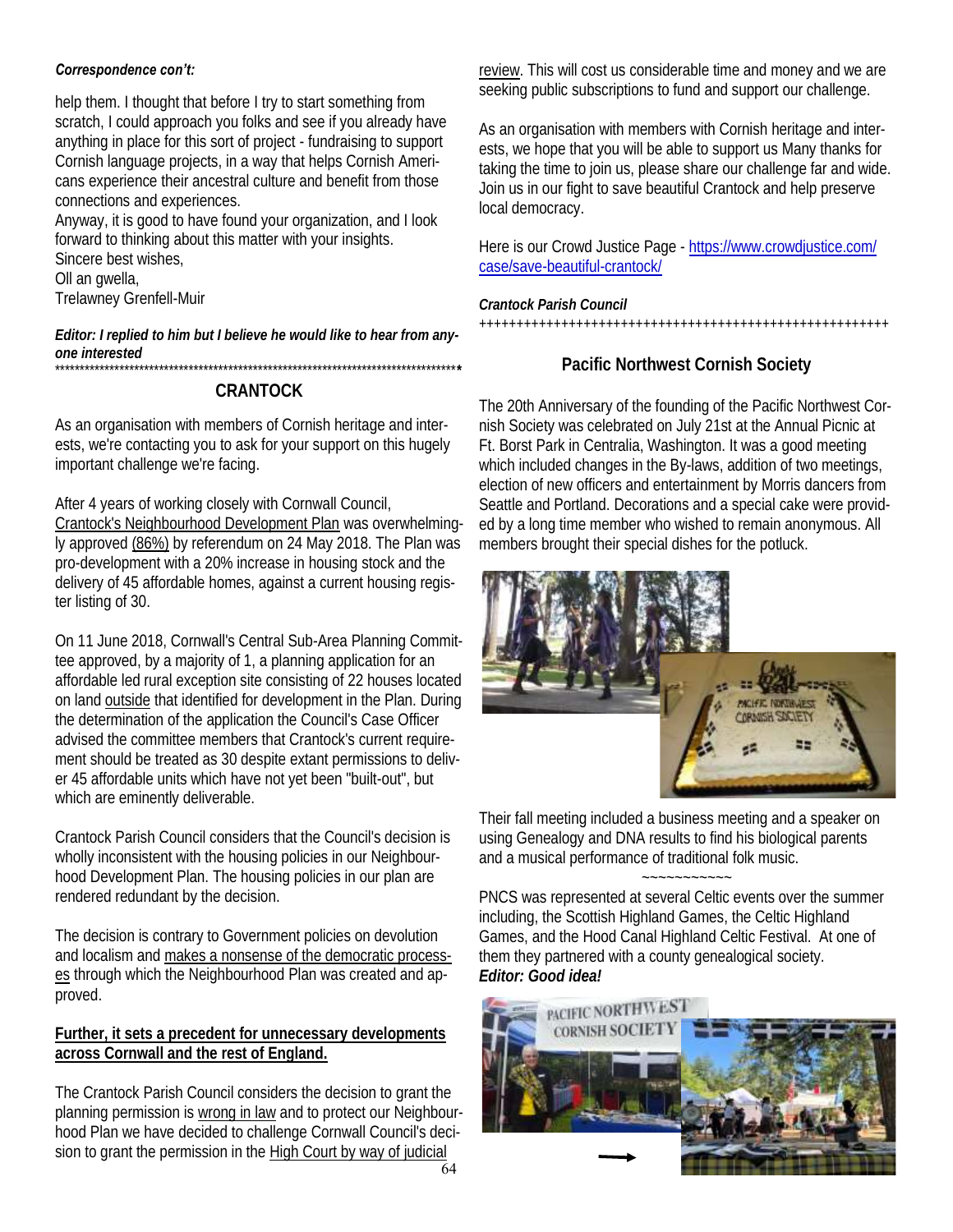**History of Cornwall on CD-ROM** 

The Parochial History of the County of Cornwall, a four-volume set of books with lots of information on old Cornish families, was donated to us by our Cornish member, Ron Lake, and we had them put on CD-ROM . They are available to borrow or purchase. Contact Joan Huston if interested in obtaining a copy at: [tregarthen@gmail.com](mailto:tregarthen@gmail.com)

*Pacific Northwest Cornish Society newsletter*

**Pasty Day at Betty Bevins**

A good day was had by all at Betty Bevins home at Warriewood for our annual Pasty Day. Over 20 in attendance, and there was some singing and lots of chat.

*\*\*\*\*\*\*\*\*\*\*\*\*\*\*\*\*\*\*\*\*\*\*\*\*\*\*\*\*\*\*\*\*\*\*\*\*\*\*\*\*\*\*\*\*\*\*\*\*\*\*\*\*\*\*\*\*\*\*\*\*\*\*\*\*\*\*\*\*\*\*\*\*\*\*\*\*\*\*\*\**

After covering costs, those present requested that the rest of the funds be put to the farmers drought relief. Contact was made with Will and Barbara Hawke at Byng and a cheque was drawn up for the Emu Swamp Country Women's Association to use towards the drought in that area.



~~~~~~~~ *"It is necessary that Cornish boys and girls see what is* 

*Cornish tradition and what is English influence. Otherwise an English education is being applied to Cornish children making them less Cornish. Some do this innocently, some ought to know better!" - Mebyon Kernow, 'The Education of Cornish Children, 1966*

*~~~~~~~~~*

## **DEVONWALL threat rises again!**

A proposed reduction in the number of Westminster electorates across the UK based on legislation in 2011 and on outdated voter figures has again arisen as a threat to the millenium old Cornwall – England border. It remains to be seen what will happen but it is opposed on both sides of the Tamar.

*~~~~~~~~~*

**Brenda ~ For the Love of Cornwall - The Life and Times of Cornwall's First Lady of Song**

~~~~~~~~~~~

**NEW BOOK:** This biography … thanks to wonderful help from a crowdfunder account is now with the typesetters... it's a matter of weeks now until we're holding the finished book in our hands! It can be pre ordered through [www.brendawootton.org](http://www.brendawootton.org)



A. E.Phil the nice gir<br>\*Nove a pasi

*Cornish Association of New South Wales newsletter*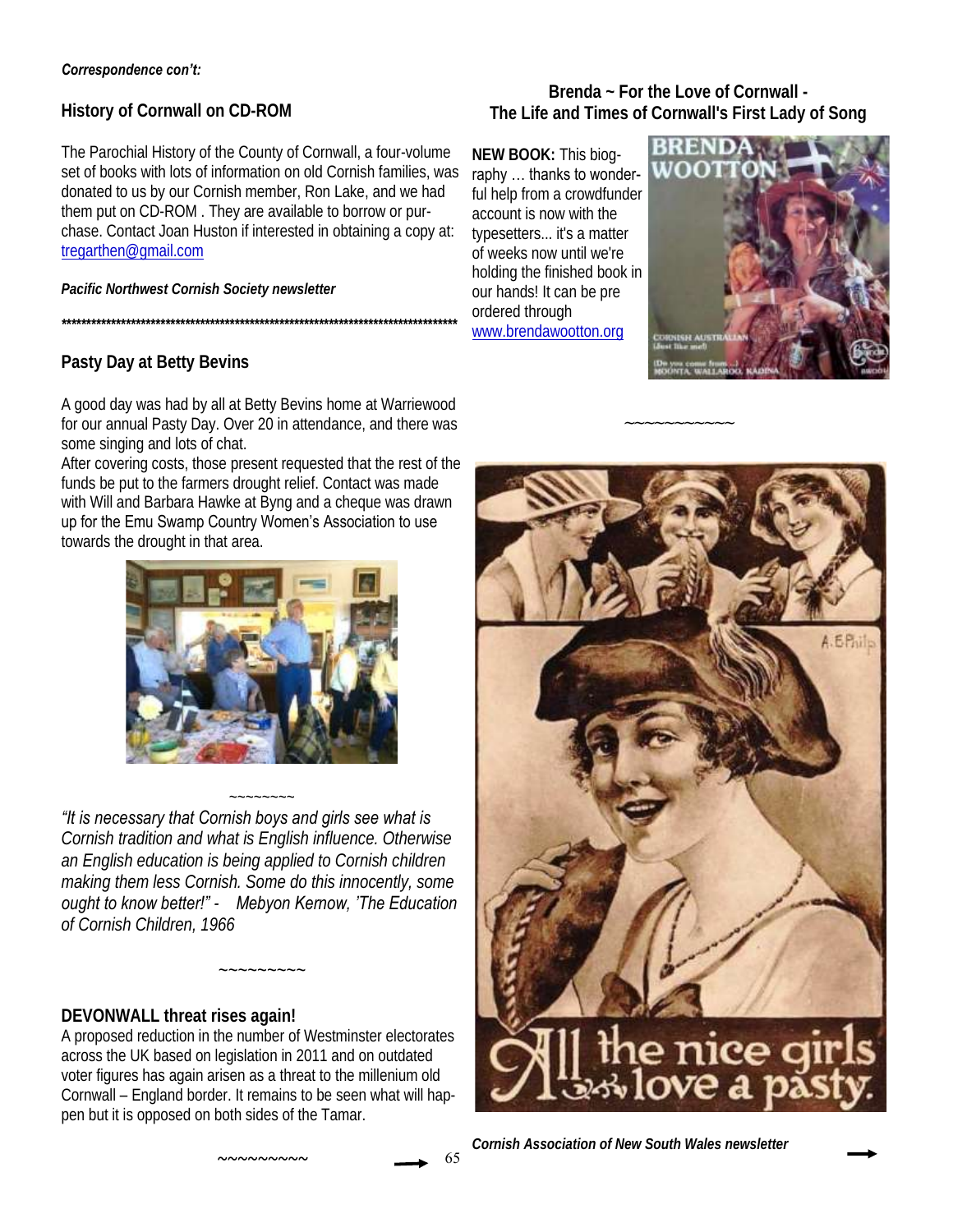**Are Holiday Homes Ruining UK Seaside?**



For the whole story click on the link below:

*[https://www.theguardian.com/money/2018/aug/19/are-holiday](https://www.theguardian.com/money/2018/aug/19/are-holiday-homes-ruining-uk-seaside) [-homes-ruining-uk-seaside](https://www.theguardian.com/money/2018/aug/19/are-holiday-homes-ruining-uk-seaside)*

**Lucky lamb rescue** 

~~~~~~~~~~~~~~~~~~~~~~~~~~~~~~~~~~~~~~~~~~~~~

In early June, before the amazing story of the rescue of 12 boys and their soccer coach from underground caves in Thailand, Cornwall had its own international rescue story that reached TV news in New Zealand. It clearly appealed to local, national and international press who had a field day with headlines like "Lamb stuck between a rock and a baaa'd place" and "Rescued lamb looks sheepish".



The young lamb was spotted stuck at the bottom of 250–foot cliffs near Holywell Bay in Cornwall by the operators of a company that takes tourist groups on wildlife spotting trips along the coast. It's believed the lamb had fallen into the sea and saved itself by scrambling up onto the rocks. Bob Coad, the farmer, happened to be a member of Holywell Surf Life Saving Club and was helped by two staff from the tour company. The men named the lamb 'Lucky' for obvious reasons.

When conditions improved they manoeuvred their inflatable and

managed to get Bob onto the rocks. The lamb seemed willing and pleased to be rescued so Bob was able to pass the animal back into the boat to complete the mission. The men named the lamb 'Lucky' for obvious reasons.



The University of Exeter has had a number of post-graduate students working on the Cornish Jackdaw Project since 2012. Jackdaws are part of the corvid family of birds that are remarkable for their intelligence. The scientific name for the jackdaw is Corvus monedula. Other members of this 'family' are choughs – Cornwall's national bird – crows, ravens and magpies. Jackdaw in Kernewek is chogha (pronounced almost like 'chocka' in 'chocka block'). To me, the word shows signs of being linked to the English 'chough'. Kernewek for chough is palores. Jackdaws' brains are similar in size (relative to their bodies) to larger animals, such as great apes, whales and dolphins, animals we more generally associate with intelligence. The brain-tobody ratio of corvids is only slightly lower than that of humans. They have been shown to have self-awareness in mirror tests, which means that they recognise that the reflection they see is actually themselves and not another bird. It is taken as a sure sign of higher understanding.

One of the reasons for studying jackdaws is that, unlike other corvids, they take to nest boxes. It makes it easier to establish larger groups of birds that, while retaining their freedom and (theoretically) their wildness, they are accessible for reliable and repeated study. The Cornish Jackdaw Project involves four colonies near Penryn and Stithians with 100 nest boxes and, by the end of 2016, almost 1500 jackdaws had been fitted with unique coloured ring combinations to easily identify individuals in the field. Almost all of the birds carry a transponder inside one of their rings that works like a contactless card that can be detected by nearby readers to record visits to feeders, nest boxes, or anywhere else fitted with an antenna. The researchers can build profiles of the birds' social networks and potentially programme field equipment such as puzzle boxes to behave differently depending on the identity and experience of the individual interacting with it.

Studies to date have focused on learning and communication. One study claimed to have evidence that jackdaws could count based on the fact that they behaved differently when more than one bird was making alarm calls when predators were near.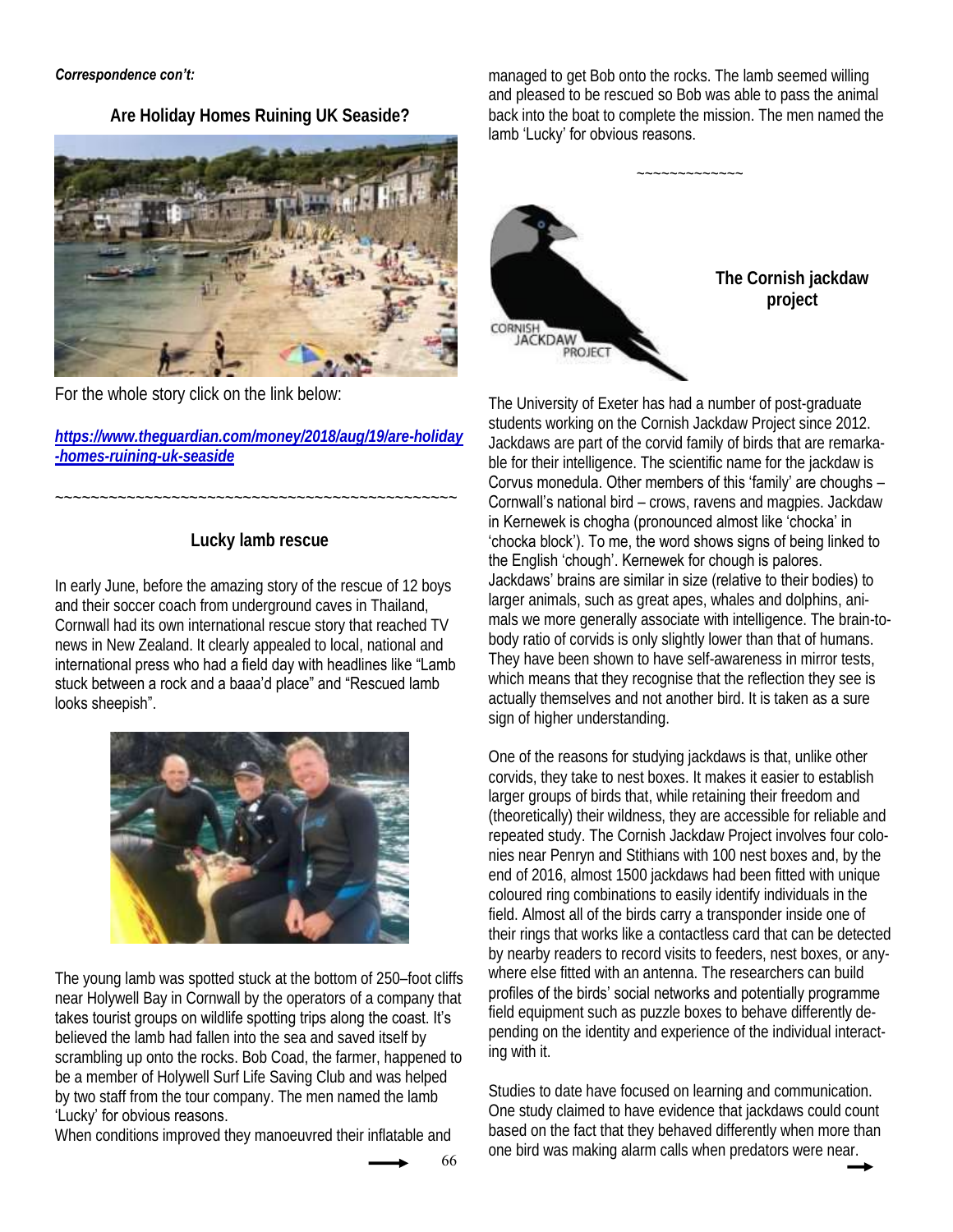

The birds thrive in close proximity to humans and it has been shown that they are able to recognise the features of individual humans. What's more, they can do this without resorting to fixing coloured bands and transponders to the humans! Their responses to different people depends on their experiences of whether they disrupt their nests, capture them for ringing or do more 'friendly' things like feed them.

*New Zealand Cornish Association newsletter*

++++++++++++++++++++++++++++++++++++++++++++++++++++++

**How Immigrants Are Inspected at Ellis Island circa 1903**

This article gives a fascinating glimpse into what the process was like. The Gjenvick-Gjonvik Archives is self-described as "Featuring Historical Ephemera from the 1880s through 1954." This archive offers access to more than 10,000 documents and photographs, including passenger lists, original passage contracts, steamship brochures, immigration related documents and much more and is the work of one person – Paul K. Gjenvick. And it's free!!

Click on the link below to begin the article. At the end are many more articles about Ellis Island and coming to the United States of America.

*[https://www.gjenvick.com/Immigration/EllisIsland/1905-02-](https://www.gjenvick.com/Immigration/EllisIsland/1905-02-HowImmigrantsAreInspected.html#axzz4ooiNmB1n) [HowImmigrantsAreInspected.html#axzz4ooiNmB1n](https://www.gjenvick.com/Immigration/EllisIsland/1905-02-HowImmigrantsAreInspected.html#axzz4ooiNmB1n)*



*Farmington Genealogical Society newsletter*

**"Nineteen to the Dozen"**

**Could it be Cornish?**

When going 'nineteen to the dozen' something or someone is

going at breakneck speed. It goes back to the times of the Cornish tin and copper mines. These mines were often hit by floods. In the 18th century coal powered steam driven pumps were installed to clear the water. When working to the maximum the pumps could clear nineteen thousand gallons of water for every twelve bushels of coal burned.

Is it a Cornish expression? Must be. In a recent episode of Poldark, Demelza noted that 'he went by here goin' nineteen to the dozen'. Did anyone catch that?

*Southwest Wisconsin Cornish Society newsletter* 



**Toronto Cornish Association**

will have their Christmas party on December 8 at Ann Crichton-Harris and John Sender's home. Participants will be bringing a Christmas themed gift to raffle off. All types of finger food will be the menu and of course desserts of all kinds. John Webb has prepared a challenging Cornish Quiz and they will sing Trelawny to end the afternoon.



Their library in a box is now sorted by general headings and available to borrow in the member's section of the website. Delivery to the next meeting is included.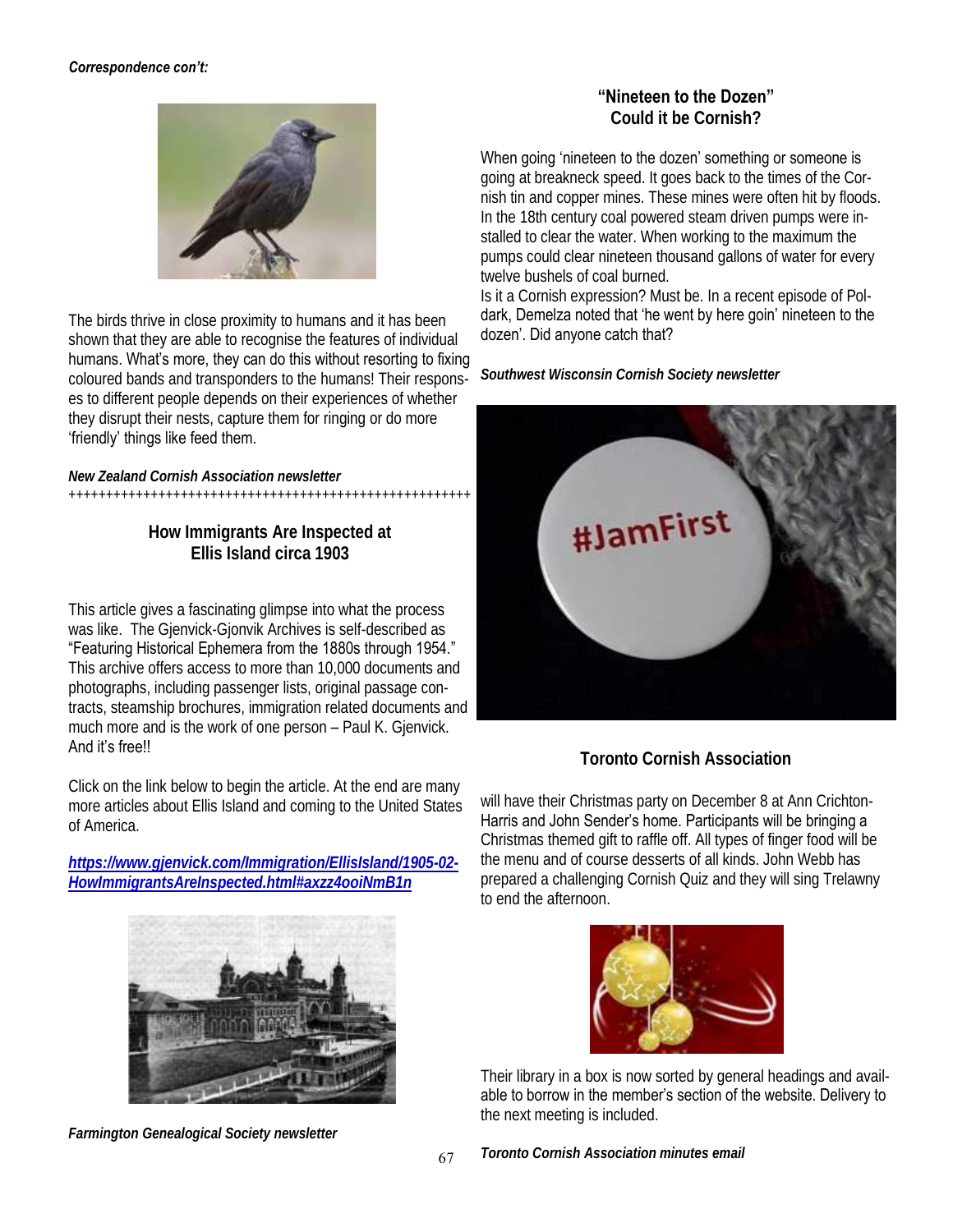## **Taklow a Vern (Items of Interest)**

**Support a Signed Performance of "The Mousehole Cat"...**

We are committed to ensuring our work is for all children and their families. This year in Mousehole, as well as our standard Relaxed Performances, we would also like to include a signed performance for those with hearing impairments.

We will make this happen no matter what but we would be exceptionally grateful if those of you who are able, could donate a few pounds to support our efforts. A single signed performance costs us over £300.

**Don't Forget To Like Cousin Jack's on Facebook**

We often post updates and announcements on our Facebook page so keep up to date with us by liking our new page **[here](https://www.facebook.com/cousinjackstheatre/)**.

*You are a star. Thanks m'loves!*

\*\*\* Mousehole Cat will be performing at the Mineral Point Cornish Fest-September 2019 \*\*\*

 $\_$ 

## **BRO GOTH AGAN TASOW**

Bro goth agan tasow, dha fleghes a'th kar, Gwlas ker an howlsedhes, pan vro yw dha bar? War oll an norvys 'th on ni skollys a-les, Mes agan kerensa yw dhis.

**Chorus** Kernow! Kernow, y keryn Kernow; An mor hedre vo yn fos dhis a-dro 'Th on onan hag oll rag Kernow!

Gwlaskor Mytern Arthur, an Sens kens, ha'n Gral Moy kerys genen nyns yw tiredh aral, Ynnos jy pub karn, nans, menydh ha chi A gows yn Kernewek dhyn ni. **Chorus**

Yn tewlder an bal ha war donnow an mor, Pan eson ow kwandra dre diryow tramor Yn pub le pynag, hag yn keniver bro Y treylyn kolonnow dhiso. **Chorus**



You can watch and listen to the St Ives Community Choir performing this song on YouTube:-

<https://www.youtube.com/watch?v=7MMAGMEwYCQ>

*From Cornish Association of Victoria newsletter*

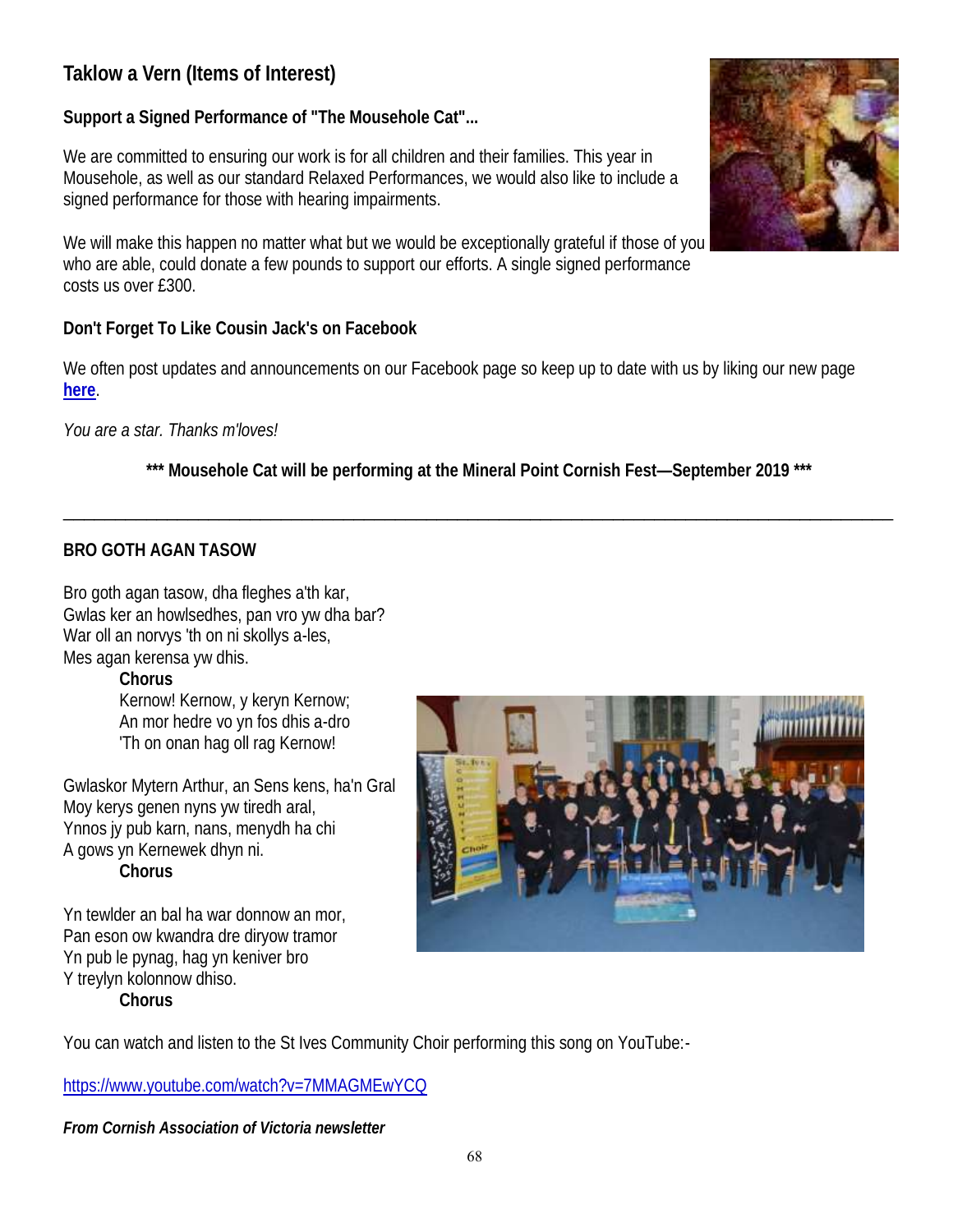## **THE MARRIED WIDOWS OF CORNWALL - Lesley Trotter**



One of the untold stories of 19th century emigration from Cornwall is that of the thousands of wives 'left behind' by men leaving to work overseas. Known as 'married widows', these women singlehandedly managed family and homes, maintaining their husbands' interests and ties with their homeland. They are the unsung heroines of many Cornish families, especially in the mining communities. *The Married Widows of Cornwall* brings together neglected evidence from the census, poor law records, newspapers and court cases, as well as family histories and letters, to explore the lives of these ordinary, but remarkable, women.

From describing the resources they drew upon in the absence of their husbands, to the challenges they presented for the authorities, Lesley Trotter shows the wives not simply as the passive victims of emigration but active participants and influential voices in family strategies.

However, from a time when married women had few rights or opportunities, she reveals poignant individual stories that also highlight the risks and vulnerability of being a 'married widow'.

Based on the author's ground-breaking research, and written for the general as well as scholarly reader, this book adds a new and hitherto almost entirely unexplored dimension to the history of Cornwall's 'great

emigration', and offers a comparative study for those interested in emigration from the British Isles and Europe in the 19th century.

#### **Author - Lesley Trotter**

Lesley Trotter is a social historian, genealogist and writer. Following on from her master's degree, she gained her PhD in Cornish Studies at the University of Exeter for her thesis on the experiences of wives 'left behind' by emigrating Cornish miners in the 19th century. More information can be found on her website: <https://www.humblehistory.com> .

Available on [Amazon.com](https://www.amazon.com/Married-Widows-Cornwall-behind-emigration/dp/1999610407/ref=sr_1_1?ie=UTF8&qid=1542555593&sr=8-1&keywords=married+widows+of+cornwall) for \$22.00 Would make a nice present.

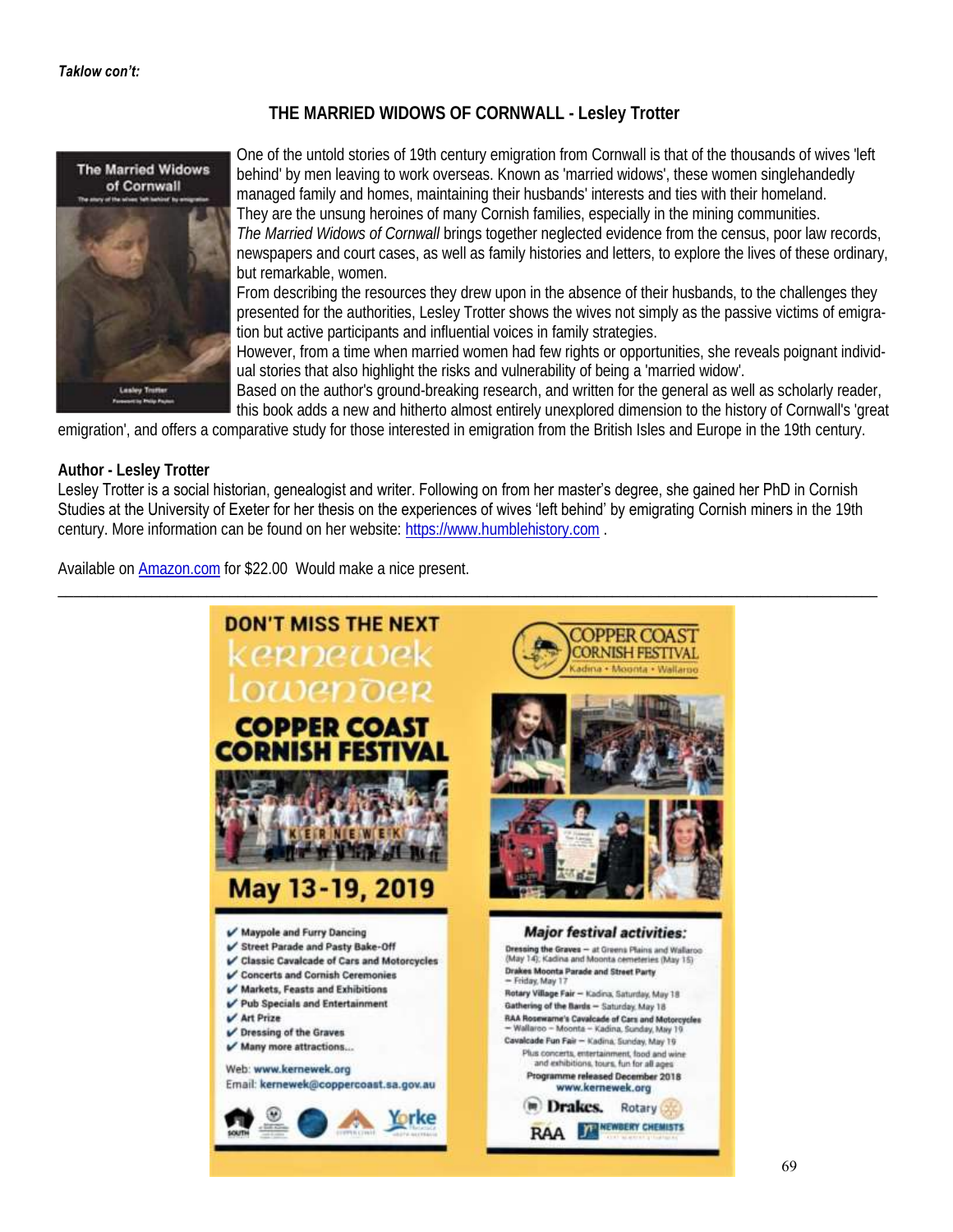## **Carols from the Cornish Diaspora**

## **Thursday 20th December 2018 at 7pm in Truro Cathedral**

When the Cornish emigrate they don't just take goods and chattels – they take their culture – their ways of doing things, their humour and yarn spinning skills, their carols. This Christmas we celebrate the global Cornish tradition of carols……

Truro Old Cornwall Society, in association with Lovely Productions and Dr Kate Neale, and with the generous support of Truro Cathedral and Arts Council 'England', FEAST, Gorsedh Kernow, Federation of Old Cornwall Societies and Truro City Council, extends an invitation to your members and other supporters to attend a Service of Carols from the Cornish Diaspora on Thursday 20th December 2018 at 7pm in Truro Cathedral.

Most of the carols will be performed by community choirs drawn together for this very special occasion, led by Emma Mansfield and Hilary Coleman. There are three choirs (East, Mid and West) so we will be hearing from people all over Cornwall.

The carols have been collected and studied by Kate Neale whose PhD took her to Australia and the USA. It has stirred people's interest and she is very keen to support events such as this which bring the carols alive and encourage sharing between all the different Cornish communities world-wide.

With this in mind we will live-stream the service (via [Truro Cathedral Facebook](https://www.facebook.com/search/top/?q=truro%20cathedral) ) to people of Cornish descent wherever they are in the World.

We hope that your members will attend this special service for a very special Cornish experience. No tickets are required – there are 900 seats to fill! The service will be led by Dean of Truro and Rector of Truro St Mary's, the Reverend Roger Bush.

You might want to combine the service with a bit of Christmas shopping.

With best wishes

 Nadelek Lowen Bert Biscoe

President: Truro Old Cornwall Society

*Email from Kathryn Herman*

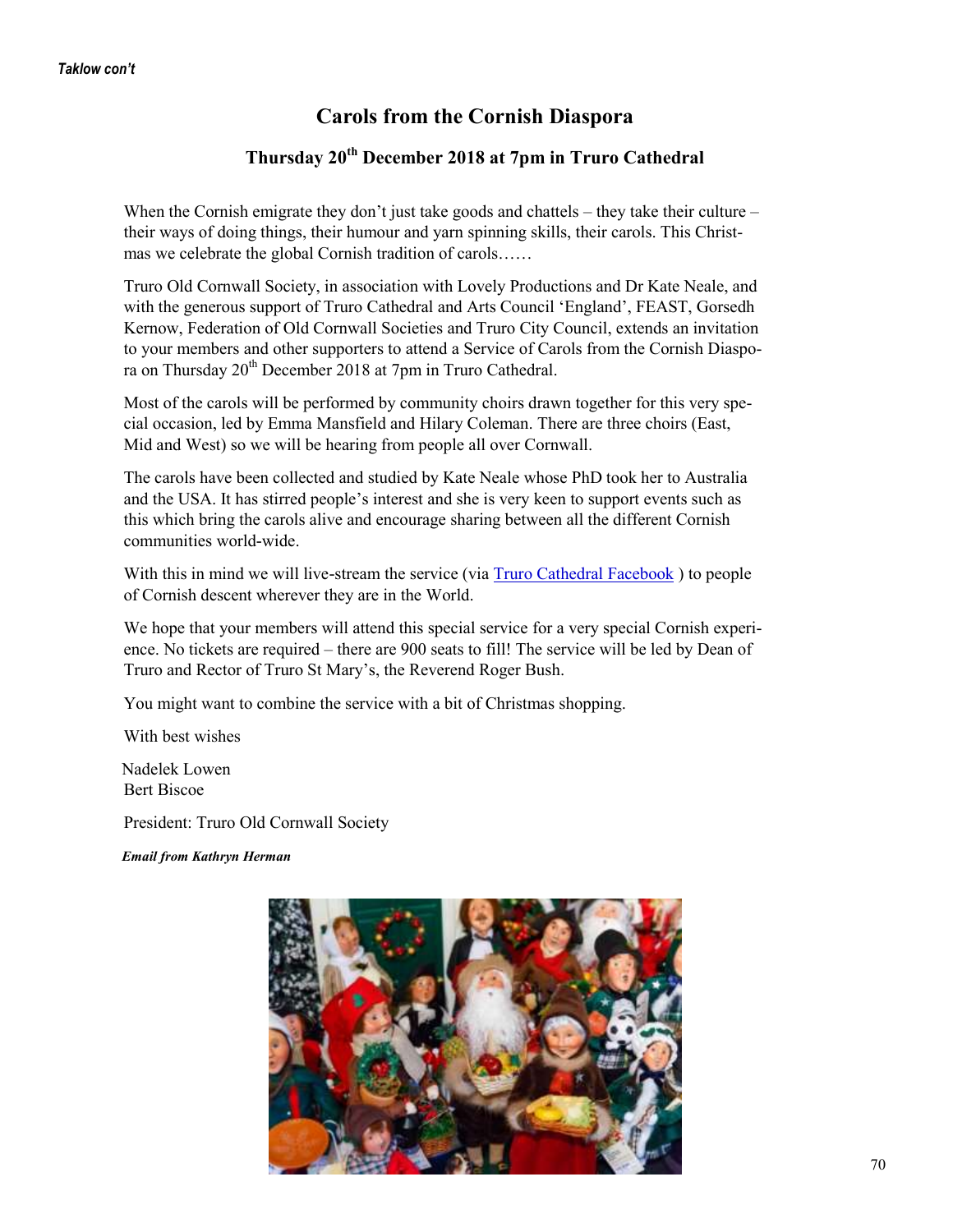## **Antique Maps of Cornwall and the Isles of Scilly, 2nd Edition By Robert Charles Edmund Quixley and expanded by Jonathan Mark Edmund Quixley**

Cornish Exiles might well be interested in this new edition of "Antique Maps of Cornwall and the Isles of Scilly", written by us (Bob is my father who wrote the first edition in 1966). The book covers maps of Cornwall and the Isles of Scilly from Saxton's county map of 1576 through to the mid 1800s. This new 2nd edition retains the emphasis and principles of the 1st. The sections have been extended on contributing map-makers from the end of the 16th Century to the mid 19th Century, where decorative maps decline and are superseded with cleaner lines of the Ordnance Survey.

The maps shown in this new edition come from a number of sources. They have been selected in order to give a story over the span of these maps as they are drawn, and also an analysis of how they reflect the history of cartography in terms of the county of Cornwall.

The process of creating maps evolved at a stunning rate in the 270 years covered here, and we have endeavoured to provide the reader with some analysis between maps as well as on versions of the same map. Maps depict the lay of the land: there are instances where amendments to maps show changes in the physical geography on the ground, thus fulfilling the role of the geographer and his map. This is the accurate depiction on paper of observed elements in the field.

In addition to the maps of Cornwall are charts generated for navigation of the treacherous seas around the Isles of Scilly. These notorious shores have proven fatal, and the need for accurate maps around the coast drove some of the earliest maps in the area.

Presented with many full colour illustrations and extensively expanded from the 1966 edition, this book will be of interest to anyone keen in the mapped history of Cornwall.

The ISBN number is 978-1-5272-1503-0 . Available at both [Amazon.com](https://www.amazon.com/ANTIQUE-MAPS-CORNWALL-ISLES-SCILLY/dp/1527215032/ref=sr_1_1?ie=UTF8&qid=1542919896&sr=8-1&keywords=antique+map+of+cornwall+and+the+isle+of+scilly) and [Amazon.co.uk.](https://www.amazon.co.uk/s/ref=nb_sb_noss_2?url=search-alias%3Daps&field-keywords=antique+map+of+cornwall+and+isle+of+scilly)

Kind Regards

*Jon Quixley, [mapbook.enquiries@gmail.com](mailto:mapbook.enquiries@gmail.com)*



## **Evocative Cornwall Christmas Gifts Made Easy**

\_\_\_\_\_\_\_\_\_\_\_\_\_\_\_\_\_\_\_\_\_\_\_\_\_\_\_\_\_\_\_\_\_\_\_\_\_\_\_\_\_\_\_\_\_\_\_\_\_\_\_\_\_\_\_\_\_\_\_\_\_\_\_\_\_\_\_\_\_\_\_\_\_\_\_\_\_\_\_\_\_\_\_\_\_\_\_\_\_\_\_\_\_\_\_\_\_\_\_\_\_\_\_\_\_\_



A year in Cornwall gift pack, plus 2019 Evocative Cornwall calendar for £17.50

Evocative Cornwall calendar including dates of major festivals £9.50

Pen & Ewan McClymont Kevredna Limited 01872 487395

**[info@evocativecornwall.co.uk](mailto:info@evocativecornwall.co.uk)**

**[www.evocativecornwall.co.uk](http://www.evocativecornwall.co.uk)**

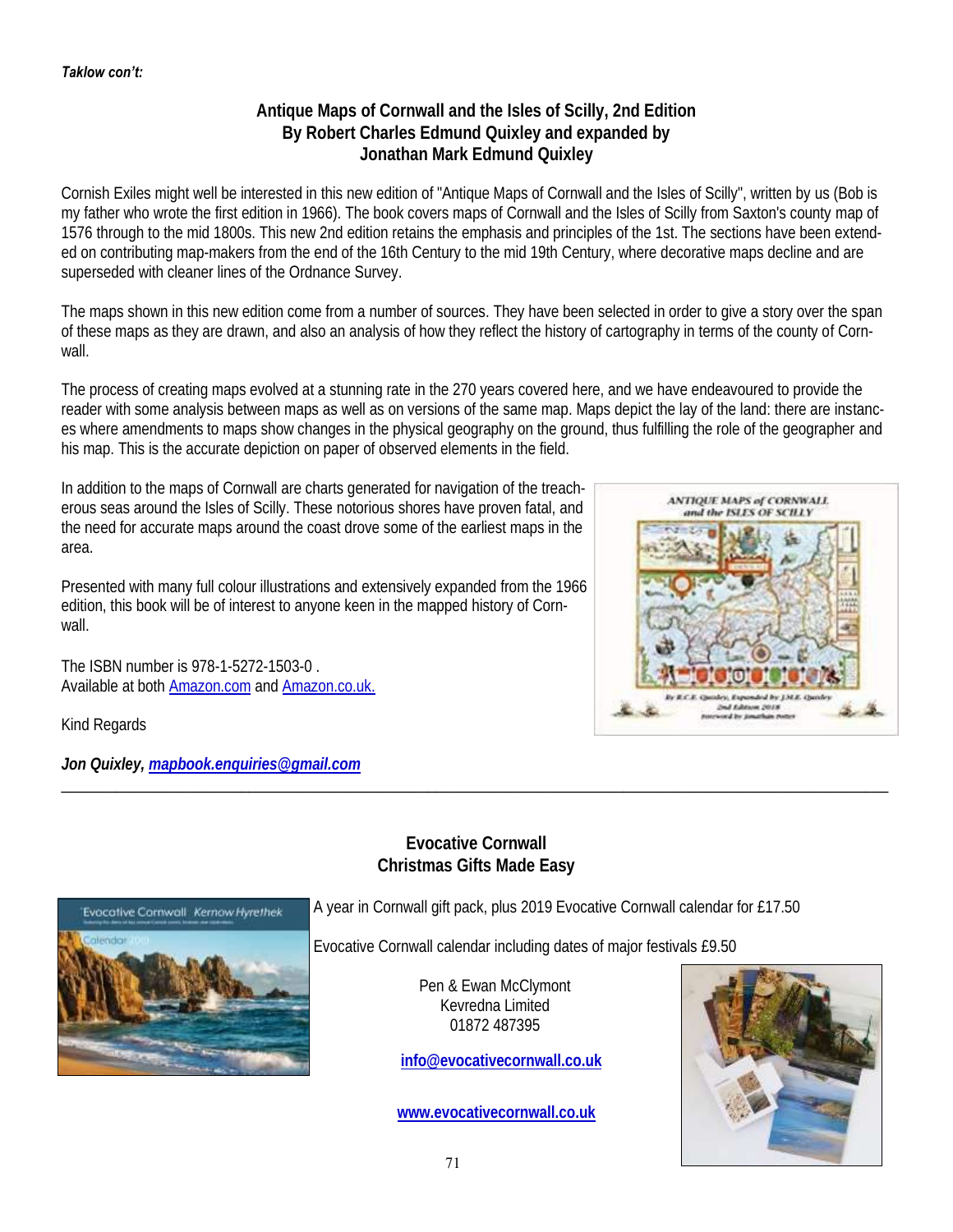## **Dupath Well**

Dupath Well is a holy well house and chapel dedicated to St. Ethelred, constructed over a spring. It is a Grade I listed building, having been added to the register on 21 July 1951. Dupath Well is located at grid reference SX 374693, just outside the town of Callington in east Cornwall, in Dupath Lane.

This Well is an almost complete granite Well House built over an ancient spring. It is said to have been built in 1510 by the Augustinian canons of St Germans Priory. It is the largest and most impressive Well House in Cornwall, constructed from grey granite blocks, with a roof made from long stones that run the length of the building, overlapping each another.

The building was used as a baptistry (where people could be baptised) and oratory (a quiet place where people could pray). Water from the spring under the chapel rises inside the chapel where it is fed through a low stone trough in which people could bathe in the "holy waters". These were believed to cure whooping cough.



It has decorated turrets at each corner of the roof and above the entrance is a steeple-like structure. A single window is situated in the eastern wall. The chapel was rediscovered in a state of disrepair in the late nineteenth century, by a local antiquarian, the Reverend H. M. Price, who paid for its restoration.

A legend is attached to the well, that explains why it was built in a typically romantic way. There was a duel between two rival suitors for the hand of a Saxon maiden. Gotlieb, a wealthy gentleman was the preferred choice of the lady's father, whilst the fair maiden herself loved a poor knight, Sir Colan. The fight was long and hard, but eventually Gotlieb was killed. Sir Colan then built the well to atone for his sins. Unfortunately, he soon died from a mortal wound inflicted during the fight.

Like many such sites in Cornwall, this was almost certainly a pre-Christian shrine, christianised in the mediaeval period.

*From [Cornwall Heritage Trust](http://www.cornwallheritagetrust.org/our-sites/dupath-well/)*

## *A Smuggler's Song*  **Rudyard Kipling**

If you wake at midnight, and hear a horse's feet, Don't go drawing back the blind, or looking in the street, Them that ask no questions isn't told a lie. Watch the wall my darling while the Gentlemen go by.

Five and twenty ponies, Trotting through the dark - Brandy for the Parson, 'Baccy for the Clerk. Laces for a lady; letters for a spy, Watch the wall my darling while the Gentlemen go by!

Running round the wood lump if you chance to find Little barrels, roped and tarred, all full of brandy-wine, Don't you shout to come and look, nor use 'em for your play. Put the brushwood back again - and they'll be gone next day !

If you see the stable-door setting open wide;

- If you see a tired horse lying down inside;
- If your mother mends a coat cut about and tore;
- If the lining's wet and warm don't you ask no more !

If you meet King George's men, dressed in blue and red, You be careful what you say, and mindful what is said. If they call you "pretty maid," and chuck you 'neath the chin, Don't you tell where no one is, nor yet where no one's been !

Knocks and footsteps round the house - whistles after dark - You've no call for running out till the house-dogs bark. Trusty's here, and Pincher's here, and see how dumb they lie They don't fret to follow when the Gentlemen go by !



'If You do as you've been told, 'likely there's a chance, You'll be give a dainty doll, all the way from France, With a cap of Valenciennes, and a velvet hood -

A present from the Gentlemen, along 'o being good !

Five and twenty ponies, Trotting through the dark - Brandy for the Parson, 'Baccy for the Clerk. Them that asks no questions isn't told a lie - Watch the wall my darling while the Gentlemen go by!

*Cornish Association of Victoria—Ballarat newsletter*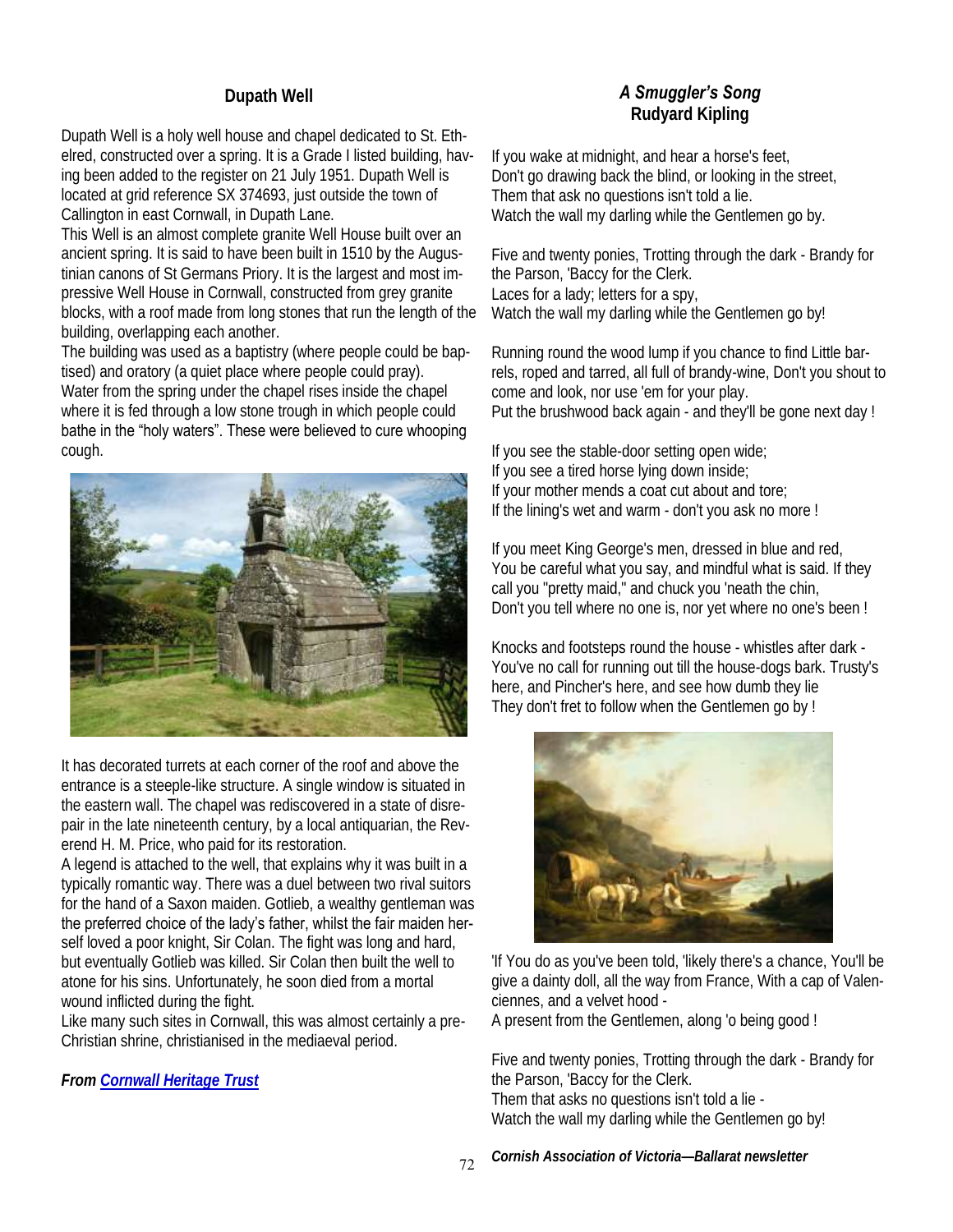## **CORNWALL COUNCIL ADDS AN APOSTROPHE TO LAND'S END**

The Cornwall Council has added an apostrophe to Lands End. Clarification on the punctuation was needed because of proposed changes to electoral boundaries that left some council ward areas needing new names, so now Lands End is correctly Land's End.

## Councillor Sue James, who represents St Just In Penwith, said she was not an expert on the matter but she had consulted

one in the form of Craig Weatherhill, an historian who has published books on west Cornwall.

She explained that he had agreed that Land's End should have an apostrophe and so she was asking for the new divisions for the area to have one.

The council's agenda included a report on the new electoral boundaries which will create the divisions for the new slimmed down council from 123 councillors to 87, when it comes into force in 2021.

*Used from both the Telegraph and Cornwall Live 9-11-18*  ++++++++++++++++++++++++++++++++++++++++++++++++++++

## **BACTERIA NAMED AFTER CORNWALL**

A new bacterial strain will be named after Cornwall following its identification from a skin infection. *Staphylococcus cornubiensis*, named after the medieval name for Cornwall, *Cornubia*, was isolated from a sample submitted to the laboratory by a local GP.

Cornwall-based researchers at the University of Exeter Medical School and the Department of Clinical Microbiology at the Royal Cornwall Hospital in Truro, investigated its similarity to known related bacteria. They found that the strain was unique and likely belonged to the Staphylococcus intermedius group (SIG), a group of bacteria that is also associated with pets. The work was in part funded by the Wellcome Trust and the Biotechnology and Biological Sciences Research Council (BBSRC)

[https://www.sciencedaily.com/](https://www.sciencedaily.com/releases/2018/09/180911152422.htm) [releases/2018/09/180911152422.htm](https://www.sciencedaily.com/releases/2018/09/180911152422.htm)

*Cornish Association of Victoria—Ballarat newsletter* 

**Streak plate of Staphlococcus Cornubiensis** 



## **How Deep were the Mines in Mineral Point?**

One never knows what questions will come through the ethernet, so when friend Howard Curnow queried about the depth of the mines in Merry Christmas Hill, the "One Who Knows', Jim Jewell, was asked.

He said "The first mines on the hill which stretched all the way from where the Walker House is to Soldiers Park were shallow. I am not sure at what depth on that hill they encountered water, possibly 40- 60 feet. The Merry Christmas Mine in the early 1900s went at least 100 feet deep. The first deep mining was in the mid 1850s at Linden. The mine was on a hill at the end of Galena Street, and the Cornish used an adit to drain water and also a waterwheel like they used in Cornwall.



What is today a small stream on the west side of Linden had several waterwheels into the 1890s. I'm guessing at the time period, but I think gasoline pumps, such as the Cornish pump, were used around 1890. The real boom in zinc mining started around 1900 with a lot of outside money coming in and the building of more modern (at that time) equipment housed in mill buildings that dotted the landscape."



*From Southwest Wisconsin Cornish Society newsletter*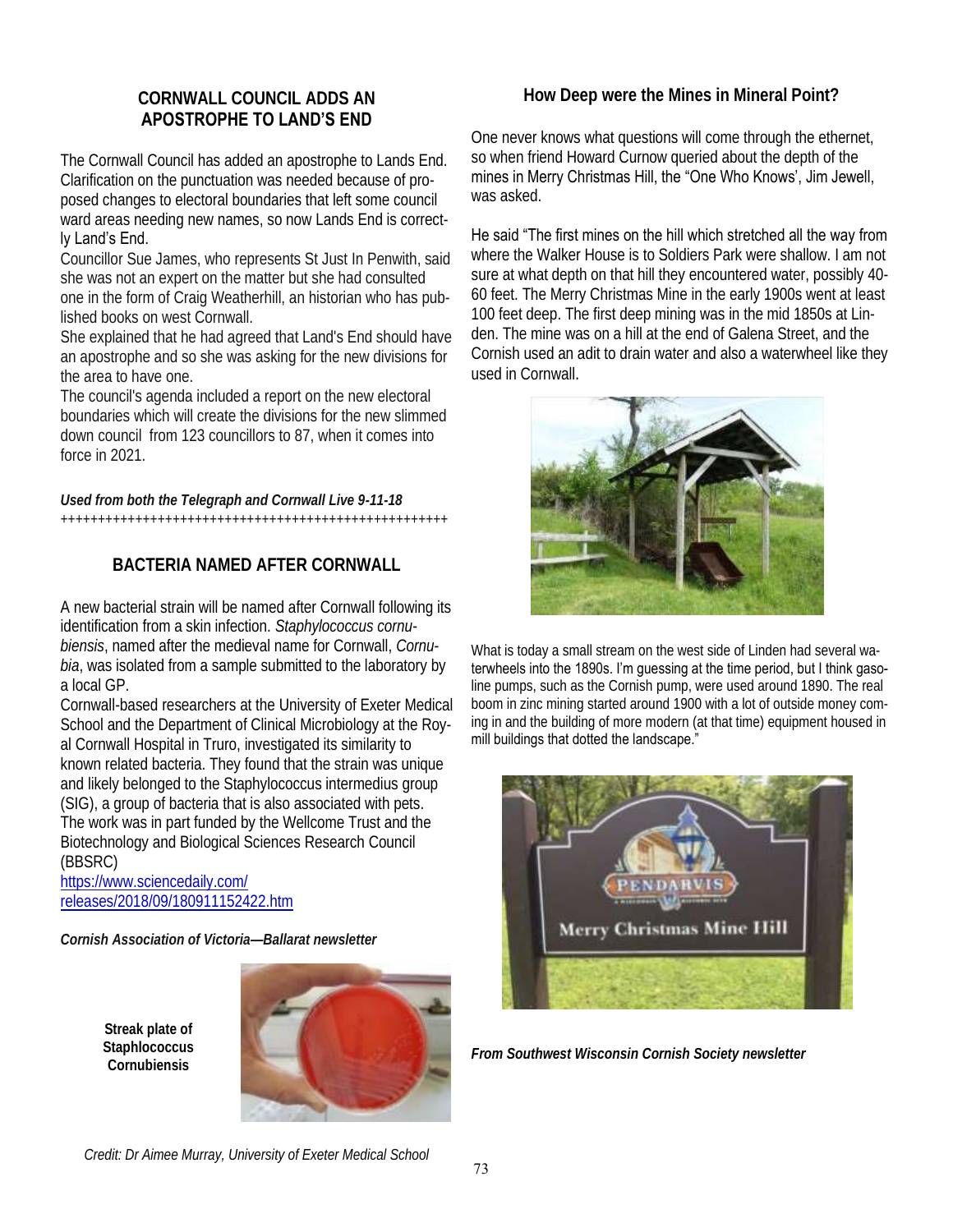## **PERSI Gems--Who or Where?**

Plugging names into large genealogy database sites and scrolling through the results is easy and can yield useful results. Experienced researchers know that such results are just the ?tip of the iceberg?. Massive amounts of additional information are available to genealogists who roll up their sleeves to explore information in libraries and archives.

The Periodical Source Index (PERSI) is a tool to help researchers find gems tucked away in sets of newsletters and magazines on the shelves at the ACPL Genealogy Center and at other libraries. A successful search in PERSI requires an intention to dig deeper to build upon your knowledge of an individual connected to your family or a place where he attended school, lived, worked, worshipped, or visited. In PERSI, queries of WHO or WHERE should be made separately.

When you visit PERSI?s home page (and we hope you will) at

[https://search.findmypast.com/search/periodical-source](https://search.findmypast.com/search/periodical-source-index)[index](https://search.findmypast.com/search/periodical-source-index)

you are presented with three options: Who, Where, and What Else?

- **?Who?** finds key surnames in articles related to individuals and families.
- **?Where?** searches for articles about a place. When you locate the article on a library shelf or elsewhere, the contents will reveal details about people connected to that place.
- **?What Else?** is used to narrow your results with additional search terms.

Most often, article topics fall into either the ?Who? or ?Where? categories, not both. Because of this, we recommend that when you search for a surname in the ?Who? box, leave ?Where? empty. Conversely, when you search for a place in the ?Where? box, leave ?Who? empty. Following this simple rule will greatly improve your chances of finding a citation to a useful article in our collection of newsletters and journals.

*by Adam Barrone and Mike Hudson GenealogyGems digest From the Allen County Public Library*

## **Horror as arsonist sets fire to historic St Mary's Church in Penzance**

The fire was just "millimetres" from ripping through the church doorway after an arsonist targeted the historic building. Firefighters were called to St Mary's Church on Chapel Street at around 4am in the early hours of Saturday (November 24) by the key holder and his wife, who fortunately saw the fire after an alarm sounded.

The church, which was consecrated in 1836 and is one of west Cornwall's most prominent landmarks, had the interior of the church burned in 1985 by an arsonist. Emma Phillips, wife of key holder Hillary, said the flames were close to breaching the inside of the Grade II-listed building in the latest attack.

"The alarm went off so we got up, saw the fire, and rang fire brigade," she said. "We went outside and I started filming, it was clearly well alight." Hillary added: "The fire brigade arrived at 4.09am and went



straight to it and put it out. It destroyed the doorway. Hillary is a builder and he thinks there is about £10,000.



The incident was captured on CCTV, which has been passed to police. Mrs. Phillips believes the church was deliberately targeted as the bin is usually around to the side and the fire

could have just been set alight there. It was actually moved to the doorway and set afire. The fire was millimeters from burning all the way through the door.

Reverend Yates spoke briefly about the incident. "We're ok, we're all good," she said. "It's been reported, and the police are involved."



*Editor: Some of my family were baptized, married and buried here. So sad.*

*[Cornwalllive.com](https://www.cornwalllive.com/news/cornwall-news/horror-arsonist-sets-fire-historic-2257715?utm_source=cornwall_live_newsletter&utm_medium=email&utm_content=EM_CornwallLive_Nletter_Text_Story1&utm_campaign=daily_newsletter)*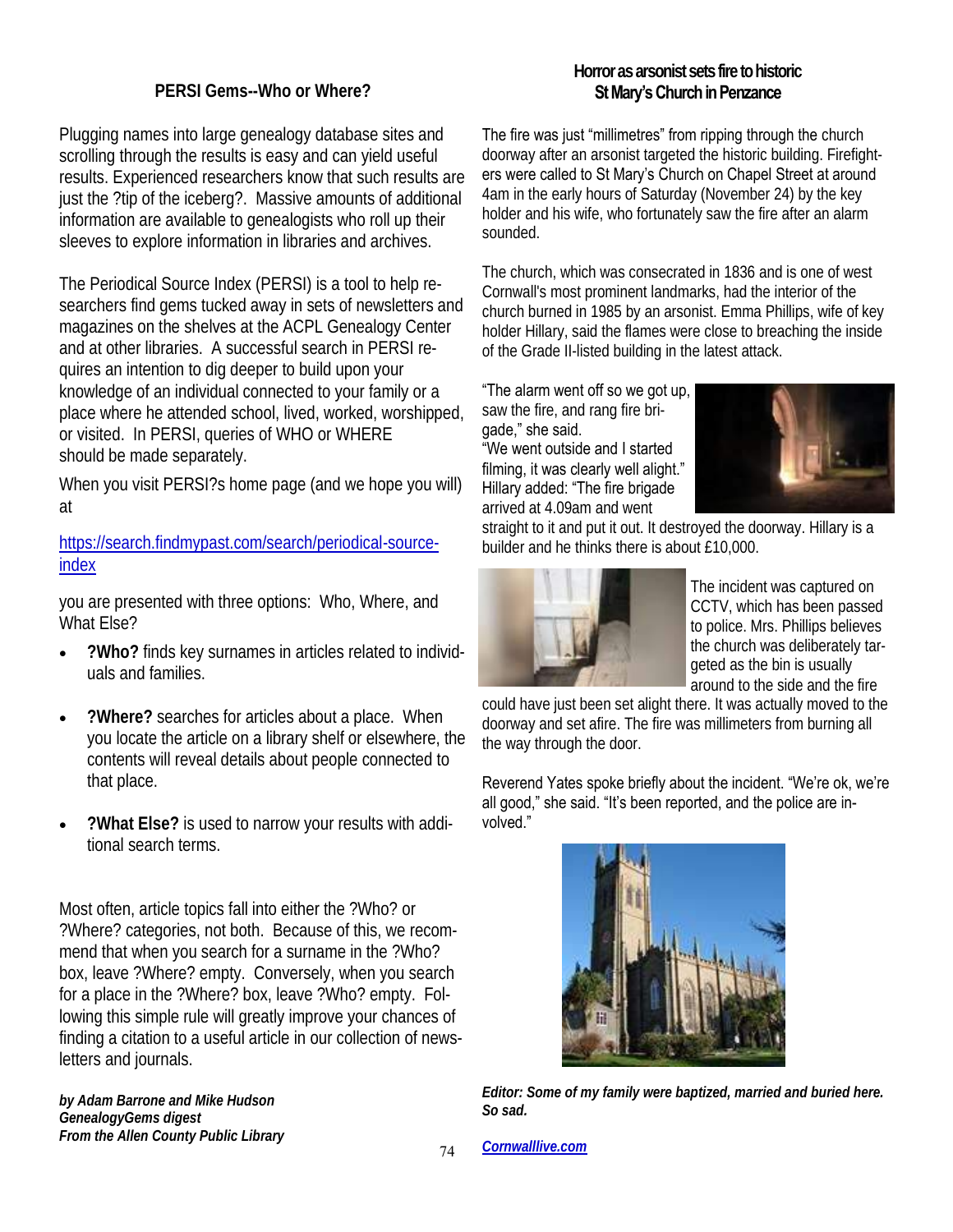#### **Genealogists Adopt Standards for DNA Evidence Eastman's Online Genealogy Newsletter**

On 21 October 2018, the Board for the Certification of Genealogists (BCG) approved five modified and seven new standards relating to the use of DNA evidence in genealogical work. BCG also updated the Genealogist's Code to address the protection of people who provide DNA samples.

The new measures are intended to assist the millions of family historians who now turn to genetic sources to establish kinships. The action followed a public comment period on proposed standards released by BCG earlier this year.

"BCG firmly believes the standards must evolve to incorporate this new type of evidence," according to BCG President Richard G. Sayre. BCG does not expect use of DNA to be demonstrated in every application for certification. However, all genealogists, including applicants, need to make sound decisions about when DNA can or should be used, and any work products that incorporate it should meet the new standards and ethical provisions."



"Standards for Using DNA Evidence," a new chapter to be incorporated in *Genealogy Standards*, introduces the issues this way:

"Meeting the Genealogical Proof Standard requires using all available and relevant types of evidence. DNA evidence both differs from and shares commonalities with documentary evidence. Like other types of evidence, DNA evidence is not always available, relevant, or usable for a specific problem, is not used alone, and involves planning, analyzing, drawing conclusions, and reporting. Unlike other types of evidence, DNA evidence usually comes from people now living."

In brief[1], the new standards address seven areas: **Planning DNA tests.** The first genetic standard describes the qualities of an effective plan for DNA testing including types of tests, testing companies, and analytical tools. It also calls for selecting the individuals based on their DNA's potential to answer a research question.

**Analyzing DNA test results.** The second genetic standard covers factors that might impact a genetic relationship conclusion, including analysis of pedigrees, documentary research, chromosomal segments, and mutations, markers or regions; also, composition of selected comparative test takers and genetic groups. **Extent of DNA evidence.** The third genetic standard describes the qualities needed for sufficiently extensive DNA data.

**Sufficient verifiable data.** The fourth genetic standard addresses the verifiability of data used to support conclusions.

**Integrating DNA and documentary evidence.** The fifth genetic standard calls for a combination of DNA and documentary evidence to support a conclusion about a genetic relationship. It also calls for analysis of all types of evidence.

**Conclusions about genetic relationships.** The sixth genetic standard defines the parameters of a genetic relationship and the need for accurate representation of genealogical conclusions.

**Respect for privacy rights.** The seventh genetic standard describes the parameters of informed consent.

The modifications made to several existing standards call for:

- Documentation of sources for each parent-child link.
- Where appropriate, distinction among adoptive, foster, genetic, step, and other kinds of familial relationships.
- Use of graphics as aids, for example: genealogical charts and diagrams to depict proved or hypothesized relationships; or lists and tables to facilitate correlation of data and demonstrate patterns or conflicts in evidence.
- Explanations of deficiencies when research is insufficient to reach a conclusion.

A new edition of *Genealogy Standards* is expected to be ready by next March.

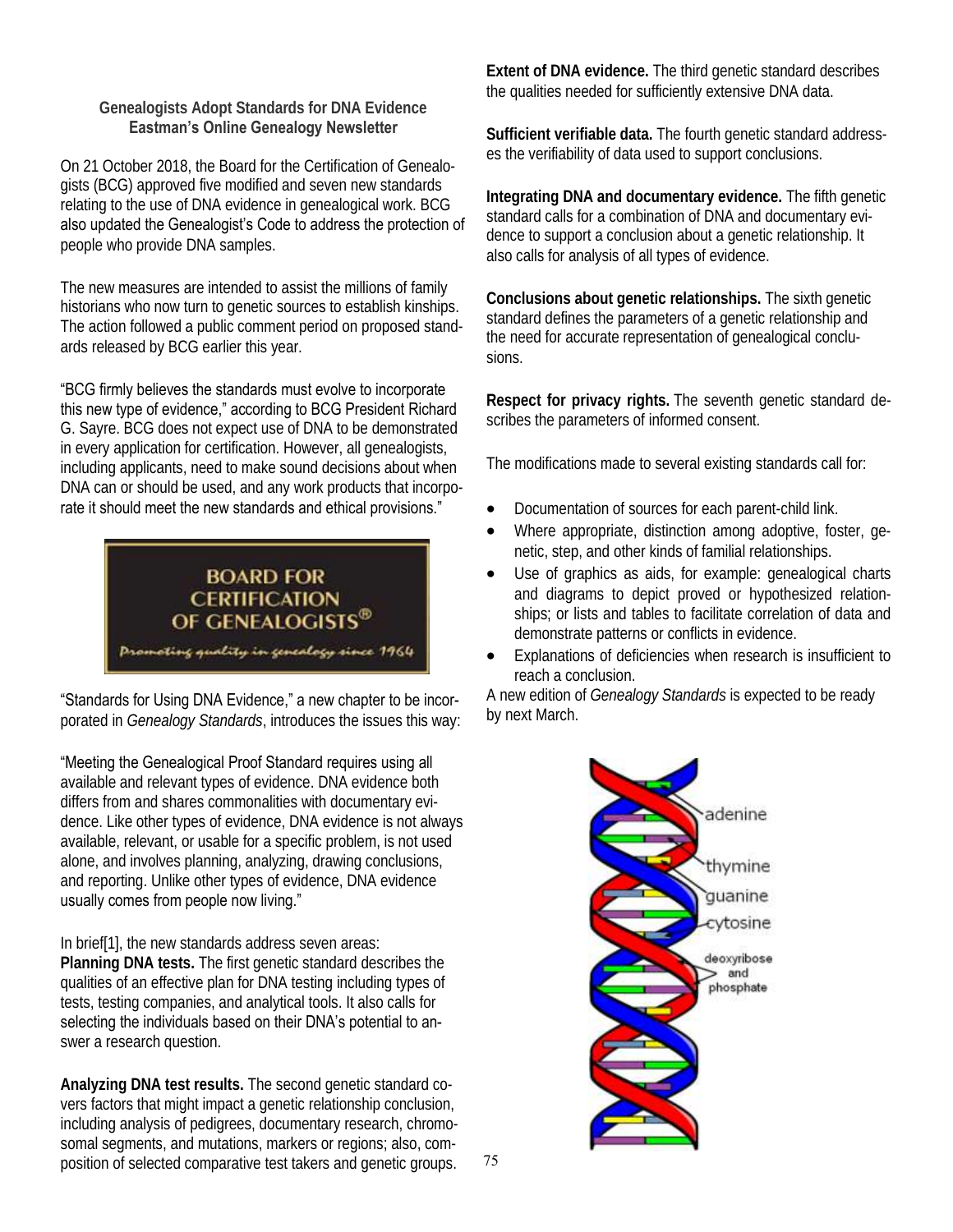## **Officers of the Cornish American Heritage Society for the years 2018-2020**

 President—Carolyn Haines, 3835 Bush Gardens Lane, Holt, MI 48842— [hainesc@msu.edu](mailto:hainesc@msu.edu) Media Specialist—Christopher Haines, 391 Dover Road, Waterford, MI 48328-3573—[81chains@81chains.com](mailto:81chains@81chains.com) 2nd VP-Newsletter - Carolyn Haines, 3835 Bush Gardens Lane, Holt, MI 48842-[hainesc@msu.edu](mailto:hainesc@msu.edu) Treasurer/Membership Chair—Sarah Jackson, 376 Buck Cash Drive, Westminster, MD 21158-4289— [sarjacks@icloud.com](mailto:sarjacks@icloud.com) Historian—Thomas Rusch, 528 Autumn Crest Dr., Watertown, WI 53094— [ThomasDRusch@gmail.com](mailto:ThomasDRusch@gmail.com)

> Founding President - Paul Liddicoat, 1920-2001. Past President - Kathryn Herman *Tam Kernewek* is published four times a year. Send articles to Carolyn Haines, **EMAIL** address above. **DEADLINES FOR SUBMISSIONS ARE 15 FEBRUARY, 15 MAY, 15 AUGUST AND 15 NOVEMBER**

> > \*We are streamlining membership to individuals and lifetime only **\*\****Email newsletter membership* dues are \$13 per year\*\* Membership form at: [cousinjack.org](http://www.cousinjack.org/) *PayPal available*

| Canadian individual-\$22.00/year              | Dues are | USA individual-\$16.00/year                      |
|-----------------------------------------------|----------|--------------------------------------------------|
| life-time membership— \$255.00.               | payable  | life-time membership-\$220.00                    |
| Please send Canadian dues to Len Snell,       | to CAHS  | Please send USA dues to CAHS                     |
| 3 Orchard Drive, Waterdown, ON L8B 0G2 Canada |          | 332 140 Village Road #152, Westminster, MD 21157 |

**Overseas residents** dues are \$27.00/year for individuals, \$255 for lifetime membership

|                               | Cornish American Heritage Society Membership Application (SEE ABOVE)                |                               |                                                                                                                        |  |  |
|-------------------------------|-------------------------------------------------------------------------------------|-------------------------------|------------------------------------------------------------------------------------------------------------------------|--|--|
|                               |                                                                                     |                               |                                                                                                                        |  |  |
|                               |                                                                                     |                               |                                                                                                                        |  |  |
|                               |                                                                                     |                               |                                                                                                                        |  |  |
|                               |                                                                                     |                               |                                                                                                                        |  |  |
|                               |                                                                                     |                               |                                                                                                                        |  |  |
| Surnames of Cornish Ancestors |                                                                                     |                               | Locations (parish, town, area) More? Please add new page                                                               |  |  |
|                               |                                                                                     | See above addresses to remit. | ** Email newsletter membership dues \$13 per year                                                                      |  |  |
|                               |                                                                                     |                               | I also enclose \$___________________for Paul Smales Memorial Fund to bring presenters from Cornwall to the Gatherings. |  |  |
|                               | am Interested In (please check all that apply)                                      |                               |                                                                                                                        |  |  |
| Family Research               |                                                                                     | Cooking or Crafts             |                                                                                                                        |  |  |
|                               | Cornish Settlements in the Americas                                                 | Cornish Folklore              |                                                                                                                        |  |  |
| Cornish History               |                                                                                     | Local Cornish                 |                                                                                                                        |  |  |
| Cornish Language              |                                                                                     | Other                         |                                                                                                                        |  |  |
|                               | You're invited to become actively involved in CAHS (please check items of interest) |                               |                                                                                                                        |  |  |
| Genealogy Committee           |                                                                                     |                               | Officer, Committee Chair, Committee Member                                                                             |  |  |
|                               | Public Communicatons, Website                                                       | Cornish Gatherings            |                                                                                                                        |  |  |
| Short Term Projects           | CAHS & Celtic Fairs & Booths                                                        | Local Gatherings<br>Other     |                                                                                                                        |  |  |